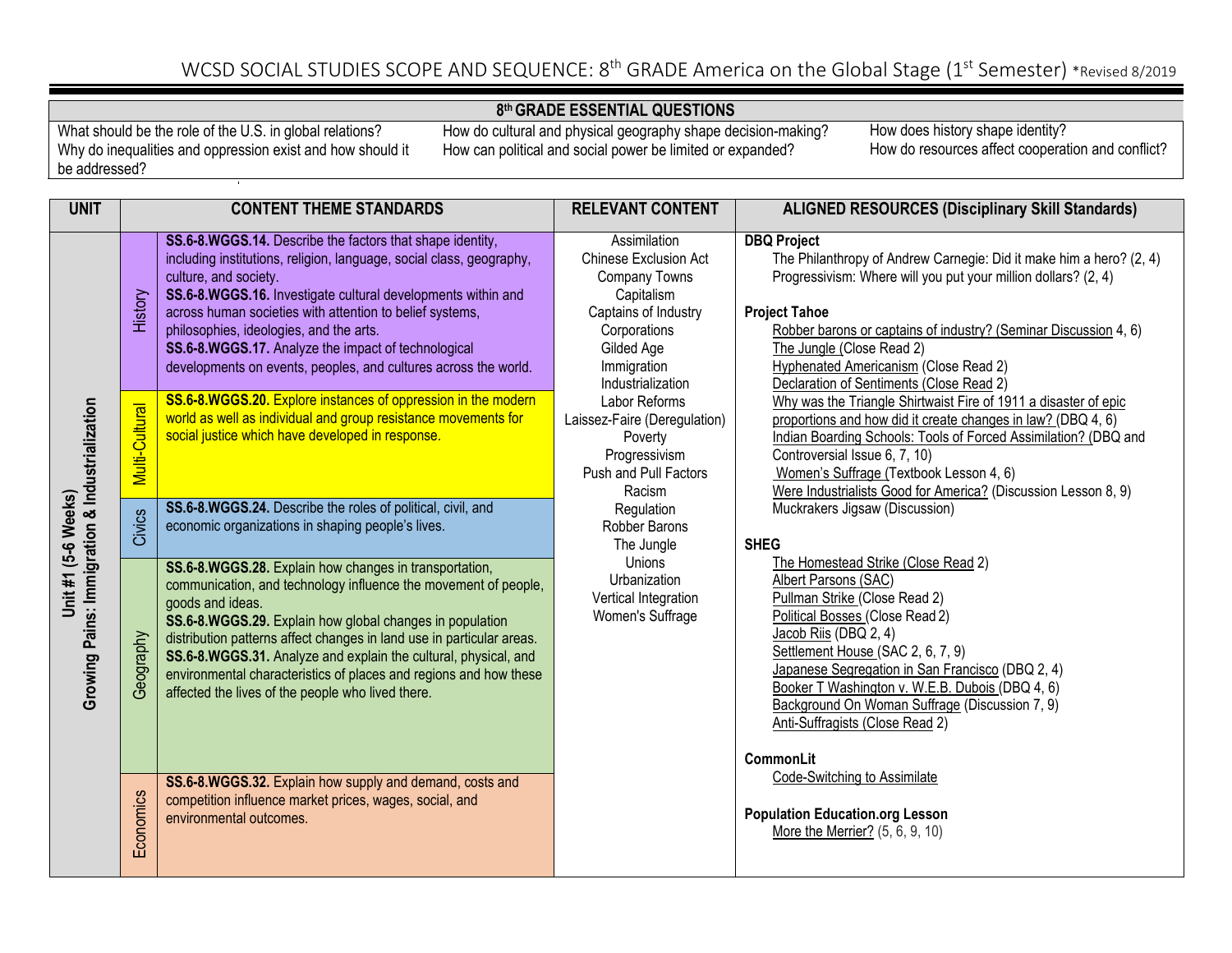#### **8th GRADE ESSENTIAL QUESTIONS**

What should be the role of the U.S. in global relations? Why do inequalities and oppression exist and how should it be addressed?

How do cultural and physical geography shape decision-making? How can political and social power be limited or expanded?

| <b>UNIT</b>                                                    |                     | <b>CONTENT THEME STANDARDS</b>                                                                                                                                                                                                                                                                                                         | <b>RELEVANT CONTENT</b>                                                                                                                | <b>ALIGNED RESOURCES (Disciplinary Skill Standards)</b>                                                                                                                                                                                                                    |
|----------------------------------------------------------------|---------------------|----------------------------------------------------------------------------------------------------------------------------------------------------------------------------------------------------------------------------------------------------------------------------------------------------------------------------------------|----------------------------------------------------------------------------------------------------------------------------------------|----------------------------------------------------------------------------------------------------------------------------------------------------------------------------------------------------------------------------------------------------------------------------|
|                                                                | History             | SS.6-8.WGGS.12. Compare the rise and fall of governmental<br>systems and political developments across the world.<br>SS.6-8.WGGS.17. Analyze the impact of technological developments<br>on events, peoples, and cultures across the world.<br>SS.6-8.WGGS.19. Analyze the use of conflict and/or diplomacy in<br>global interactions. | Alliances<br><b>Banana Republics</b><br>Colonization<br>Dollar Diplomacy<br>Empire<br>Expansionism<br>Hawaii Annexation<br>Imperialism | <b>DBQ Binder</b><br>Should the United States have annexed the Philippines?<br><b>Project Tahoe</b><br>The Red Baron Scores Two Victories (One Pager8)<br>The Sedition Act (One Pager 8)<br>Wilsons Reasons For Entering WWI (One Pager 8)<br>WWI Gas Attack (One Pager 8) |
|                                                                | Multi-Cultural      | SS.6-8.WGGS.20. Explore instances of oppression in the modern<br>world as well as individual and group resistance movements for<br>social justice which have developed in response.                                                                                                                                                    | Implications of Conflict<br>Industry<br>Isolationism<br>Militarism<br>Nationalism<br>Philippine-American War<br>Propaganda             | Defeating The League of Nations (Close Reading 9)<br>Women's Roles in WWI (OUT 2, 4)<br><b>SHEG</b><br>Maine Explosion<br>Spanish-American War (Discussion 6, 8, 9)<br>Philippine-American War (Political Cartoons 4, 8)                                                   |
| Unit #2 (5-6 Weeks) Checkmate: America as<br>an Imperial Power | Civics              | SS.6-8.WGGS.24. Describe the roles of political, civil, and economic<br>organizations in shaping people's lives.<br>SS.6-8.WGGS.26. Examine the origins, purposes, and impact of<br>laws, treaties, and international agreements.                                                                                                      | Roosevelt Corollary<br>Spanish-American War<br>Spheres of Influence<br><b>WWI</b>                                                      | Soldiers in the Philippines (DBQ 4, 6)<br>US Entry into WWI (DBQ 4, 6)<br>Sedition in WWI (DBQ 4, 6)<br><b>League of Nations (Assessment 2)</b><br>The Annexation of Hawaii (Close Read 2)<br><b>Inquiry Lesson</b>                                                        |
|                                                                | $\circlearrowright$ | SS.6-8.WGGS.30. Explain how the relationship between the<br>environmental characteristics of places and production of goods<br>influences the spatial patterns of world trade.                                                                                                                                                         |                                                                                                                                        | Do Peace Treaties Achieve Peace? (2, 4, 6, 10)<br><b>C3 Inquiry Lesson</b><br>American Expansion: Was American Expansion Abroad<br>Justified? (SAC 6, 7, 8, 9)                                                                                                             |
|                                                                | Economics           | SS.6-8.WGGS.34. Assess the economies of various nations based<br>on trade, resources, labor, monetary systems, and other factors.<br>SS.6-8.WGGS.35. Investigate the impact of global trade policies on<br>nations and their citizens.                                                                                                 |                                                                                                                                        |                                                                                                                                                                                                                                                                            |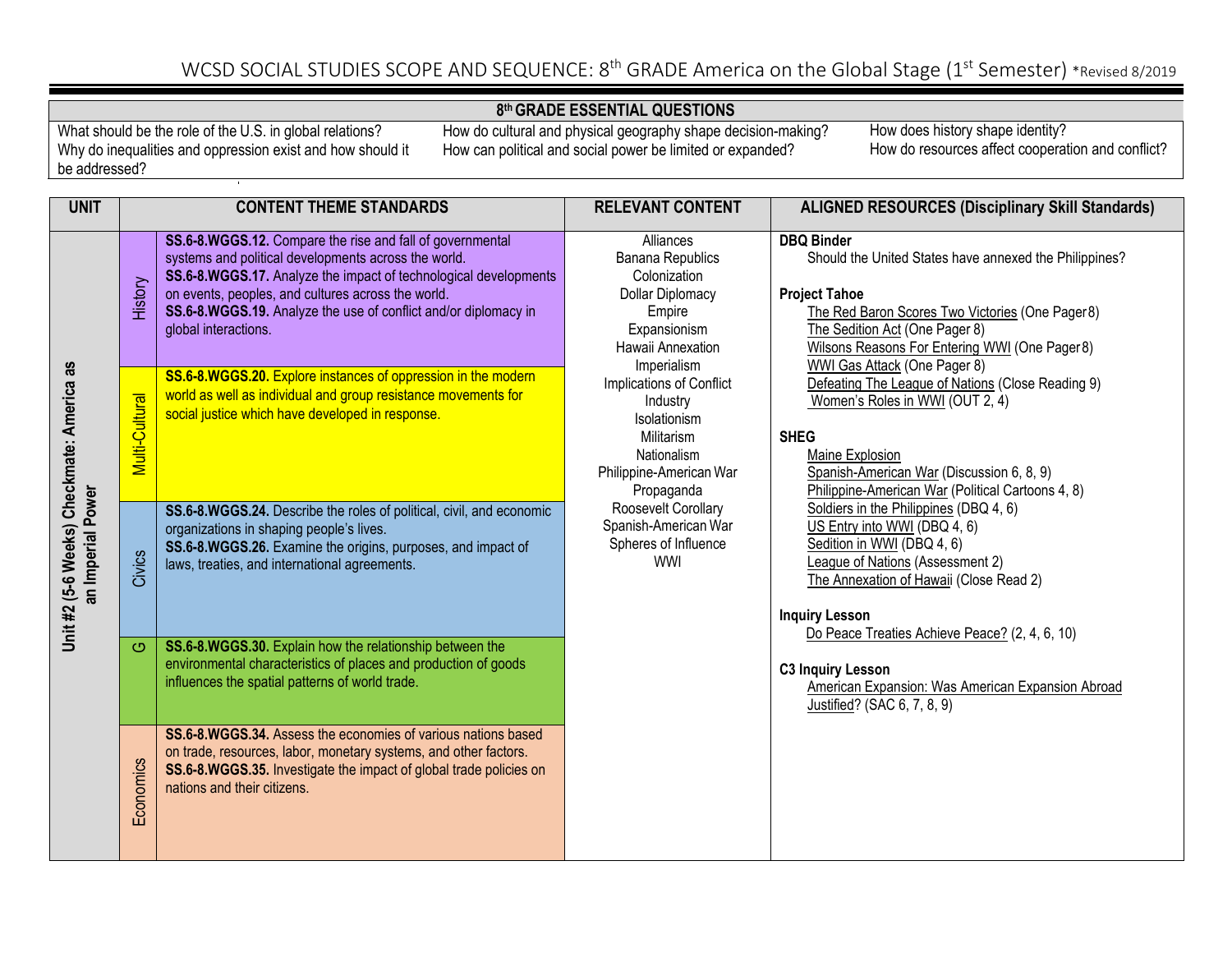#### **8th GRADE ESSENTIAL QUESTIONS**

What should be the role of the U.S. in global relations? Why do inequalities and oppression exist and how should it be addressed?

How do cultural and physical geography shape decision-making? How can political and social power be limited or expanded?

How does history shape identity? How do resources affect cooperation and conflict?

| <b>UNIT</b>                                                      | <b>CONTENT THEME STANDARDS</b> |                                                                                                                                                                                                                                                                                                                                                                                                                                                                                                                                                                                  | <b>RELEVANT CONTENT</b>                                                                             | <b>ALIGNED RESOURCES</b><br>(Disciplinary Skill Standards)                                                                                                                                                                                             |
|------------------------------------------------------------------|--------------------------------|----------------------------------------------------------------------------------------------------------------------------------------------------------------------------------------------------------------------------------------------------------------------------------------------------------------------------------------------------------------------------------------------------------------------------------------------------------------------------------------------------------------------------------------------------------------------------------|-----------------------------------------------------------------------------------------------------|--------------------------------------------------------------------------------------------------------------------------------------------------------------------------------------------------------------------------------------------------------|
|                                                                  | History                        | SS.6-8.WGGS.14. Describe the factors that shape identity, including institutions,<br>religion, language, social class, geography, culture, and society.<br>SS.6-8.WGGS.16. Investigate cultural developments within and across human<br>societies with attention to belief systems, philosophies, ideologies, and the arts.<br>SS.6-8.WGGS.18. Investigate Nevada's role in the world using the five themes of<br>geography: place, location, human environment interaction, movement, and region.                                                                               | Automobile<br>Consumerism<br>Dust Bowl<br>Flappers<br><b>Great Depression</b><br>Harlem Renaissance | <b>DBQ Project</b><br>Migrating West During the American Dust Bowl<br>(4, 6, 8)<br><b>Project Tahoe</b><br>Nevada's Divorce History (2, 6, 9)                                                                                                          |
| Consumerism, Debilitating Depression,                            | Multi-Cultural                 | SS.6-8.WGGS.22. Discuss the contributions of racially and ethnically diverse<br>leaders to the advancement of communities and nations around the world.                                                                                                                                                                                                                                                                                                                                                                                                                          | Jazz Age<br><b>Market Systems</b><br>Migration<br>New Deal<br>Prohibition<br>Race Riots             | The CCC in Nevada- But, Because, So (2, 6,<br>9)<br>Migrant Mother (One Pager 4, 6, 8)<br>Black Sunday April 14 1935 (One pager 4)<br>How did jazz music during the 1920s reflect a<br>change of culture for America? (Discussion                      |
|                                                                  | Civics                         | SS.6-8.WGGS.24. Describe the roles of political, civic, and economic organizations<br>in shaping people's lives.<br>SS.6-8.WGGS.26. Examine the origins, purposes, and impact of laws, treaties, and<br>international agreements.                                                                                                                                                                                                                                                                                                                                                | Roaring 20's<br><b>Scopes Trial</b><br><b>Stock Market Crash</b><br><b>Teapot Dome Scandal</b>      | Lesson 4, 6, 8, 9)<br>How effective was the New Deal in Responding<br>to Dust Bowl tragedies? (Discussion Lesson 4,<br>6, 8, 9                                                                                                                         |
| The Roaring 20s, and the Great Depression<br>Unit #3 (3-4 Weeks) | Geography                      | SS.6-8.WGGS.28. Explain how changes in transportation, communication, and<br>technology influence the movement of people, goods, and ideas.<br>SS.6-8.WGGS.31. Analyze and explain the cultural, physical, and environmental<br>characteristics of places and regions and how these affected the lives of the people<br>who lived there.                                                                                                                                                                                                                                         | Unemployment<br>Women's Rights<br>Women's Suffrage                                                  | Industry as an instrument of change in the<br>1930's (Discussion Lesson 4, 6, 8, 9)<br>Should FDR be remembered as a great<br>president or a power hungry leader?<br>(Discussion Lesson 4, 6, 8, 9)                                                    |
| Cosmopolitan                                                     | Economics                      | SS.6-8.WGGS.32. Explain how supply and demand, costs and competition<br>influence market prices, wages, social, and environmental outcomes.<br>SS.6-8.WGGS.33. Explain and evaluate how economic policies impact individuals,<br>businesses, government structures, and international organizations from a local to<br>a global scale.<br>SS.6-8.WGGS.34. Assess the economies of various nations based on trade,<br>resources, labor, monetary systems, and other factors.<br>SS.6-8.WGGS.35. Investigate the impact of global trade policies on nations and<br>their citizens. |                                                                                                     | Women's Suffrage (OUT 4, 6, 8)<br><b>Inquiry Lessons</b><br>How might the struggles of the Great<br>Depression been limited or prevented? (6, 9,<br>10)<br>Can music and art change society? (2, 4, 6)<br>How did the struggle for women's suffrage in |
|                                                                  |                                |                                                                                                                                                                                                                                                                                                                                                                                                                                                                                                                                                                                  |                                                                                                     | Nevada compare to the struggle nationwide? (2,<br>4, 6, 8, 9                                                                                                                                                                                           |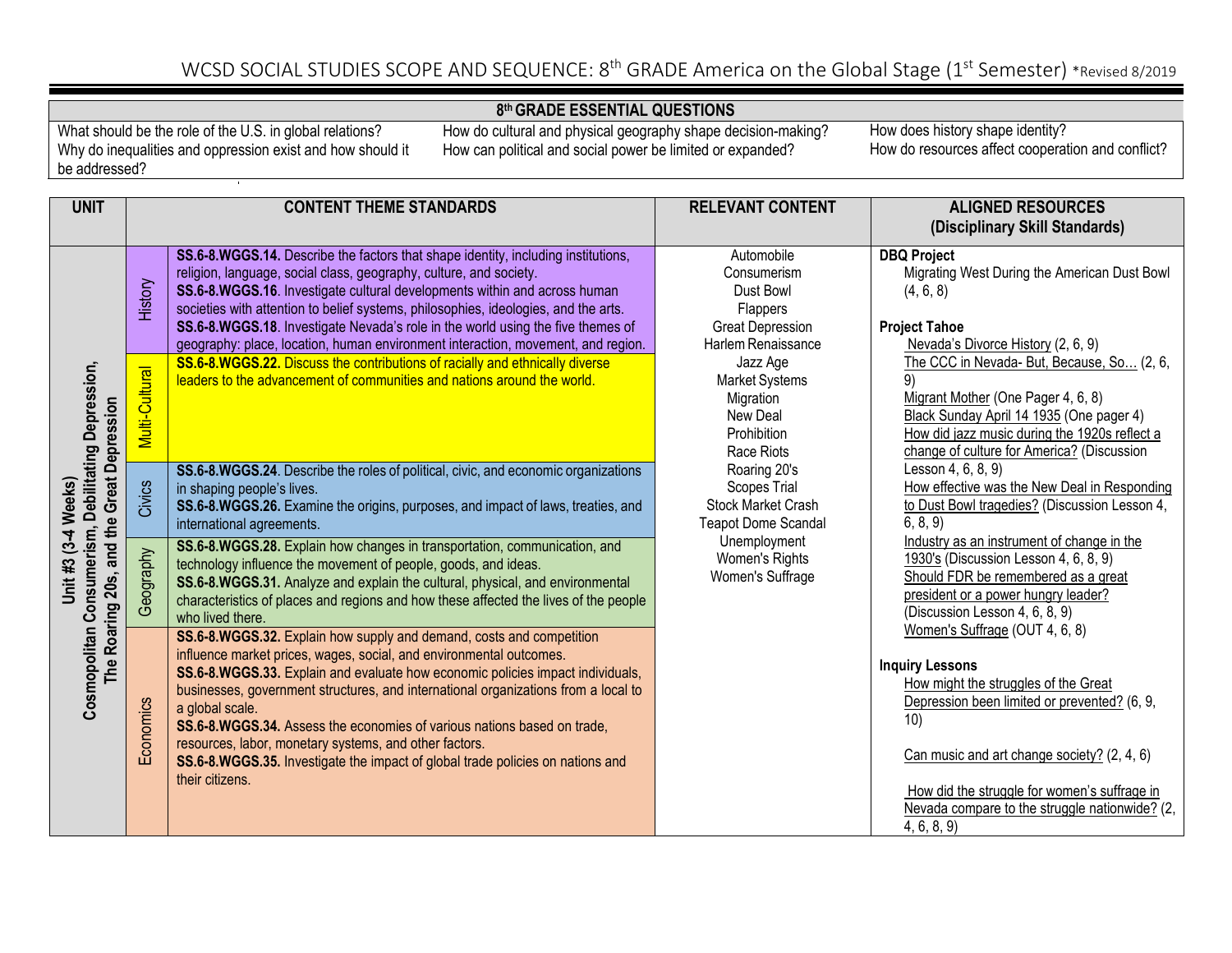#### **8th GRADE ESSENTIAL QUESTIONS**

What should be the role of the U.S. in global relations? Why do inequalities and oppression exist and how should it be addressed?

How do cultural and physical geography shape decision-making? How can political and social power be limited or expanded?

| <b>UNIT</b>                                                                                         |                | <b>CONTENT THEME STANDARDS</b>                                                                                                                                                                                                                                                                                                                                                                                                                                                                                                                                            | <b>RELEVANT CONTENT</b>                                                                                                                                                                                                                                                                          | <b>ALIGNED RESOURCES</b><br>(Disciplinary Skill Standards)                                                                                                                                                                                                                                                                                     |
|-----------------------------------------------------------------------------------------------------|----------------|---------------------------------------------------------------------------------------------------------------------------------------------------------------------------------------------------------------------------------------------------------------------------------------------------------------------------------------------------------------------------------------------------------------------------------------------------------------------------------------------------------------------------------------------------------------------------|--------------------------------------------------------------------------------------------------------------------------------------------------------------------------------------------------------------------------------------------------------------------------------------------------|------------------------------------------------------------------------------------------------------------------------------------------------------------------------------------------------------------------------------------------------------------------------------------------------------------------------------------------------|
| Giant: American Power During<br>$(3-5$ Weeks)<br><b>HINNIN</b><br>Unit #4<br>Awakening the Sleeping | Histor         | SS.6-8.WGGS.12. Compare the rise and fall of governmental systems and political developments<br>across the world.<br>SS.6-8.WGGS.13. Examine instances of conflict, oppression, human rights violations, and<br>genocide across the world as well as responses to these violations.<br>SS.6-8.WGGS.17. Analyze the impact of technological developments on events, peoples, and<br>cultures across the world.                                                                                                                                                             | Anti-Semitism<br>Atomic Weapons<br>Blitzkrieg<br>Capitalism (The move to<br>Globalization)<br>Dictatorship<br><b>Ethnically Diverse</b>                                                                                                                                                          | <b>DBQ Project</b><br>Why Did Japan Attack Pearl Harbor?<br><b>Project Tahoe</b><br>Pearl Harbor (Close Read 2)<br>Holocaust and The United States (DBQ 6,                                                                                                                                                                                     |
|                                                                                                     | Multi-Cultural | SS.6-8.WGGS.20. Explore instances of oppression in the modern world as well as individual and<br>group resistance movements for social justice which have developed in response.<br>SS.6-8.WGGS.22. Discuss the contributions of racially and ethnically diverse leaders to the<br>advancement of communities and nations around the world.                                                                                                                                                                                                                               | Contributions (eg. Navajo<br>Code Talkers, Tuskegee<br>Airmen etc.)<br>Fascism<br>Genocide<br>Holocaust<br>Japanese Internment<br>Mechanization<br>Nationalism<br>Nazi<br>Pearl Harbor<br>Potsdam Declaration<br>Propaganda<br>Rosie the Riveter<br>Soviet<br>Theaters of War<br>Totalitarianism | Executive Order 9066 (Close Read 2)<br>Japanese Internment (Discussion 8, 9)<br>Dropping the Bombs (Discussion 6, 8, 9)<br>Entertainment as a Morale Booster During<br><b>WWII</b> (DBQ 6,8, 9)<br>Did Roosevelt know about the attack on<br>Pearl Harbor prior to December 7th?                                                               |
|                                                                                                     | Civics         | SS.6-8.WGGS.23. Distinguish and apply the powers and responsibilities of global citizens, interest<br>groups, and the media in a variety of governmental and nongovernmental contexts.<br>SS.6-8.WGGS.24. Describe the roles of political, civil, and economic organizations in shaping<br>people's lives.<br>SS.6-8.WGGS.26. Examine the origins, purposes, and impact of laws, treaties, and international<br>agreements.                                                                                                                                               |                                                                                                                                                                                                                                                                                                  | (DBQ)<br><b>SHEG</b><br>Nazi Propaganda (PPT/Discussion 6, 8, 9)<br>Zoot Suit Riots (Discussion 8, 9)<br><b>Inquiry Lessons</b><br>Mini-Inquiry- How did D-Day change the<br>course of the war, and potentially the<br>course of history? (1, 2, 3, 5, 6)<br>Should Freedom Be Sacrificed in the<br>Name of National Security? (2, 4, 6, 7, 8, |
|                                                                                                     | Geography      | SS.6-8.WGGS.27. Utilize and construct maps, charts, and other geographic representations to<br>explain and analyze regional, environmental, and cultural characteristics in various places around<br>the world.<br>SS.6-8.WGGS.28. Explain how changes in transportation, communication, and technology<br>influence the movement of people, goods, and ideas.                                                                                                                                                                                                            |                                                                                                                                                                                                                                                                                                  |                                                                                                                                                                                                                                                                                                                                                |
|                                                                                                     | Economics      | SS.6-8.WGGS.32. Explain how supply and demand, costs and competition influence market<br>prices, wages, social, and environmental outcomes.<br>SS.6-8.WGGS.33. Explain and evaluate how economic policies impact individuals, businesses,<br>government structures, and international organizations from a local to a global scale.<br>SS.6-8.WGGS.34. Assess the economies of various nations based on trade, resources, labor,<br>monetary systems, and other factors.<br>S.6-8.WGGS.35. Investigate the impact of global trade policies on nations and their citizens. |                                                                                                                                                                                                                                                                                                  | 10)                                                                                                                                                                                                                                                                                                                                            |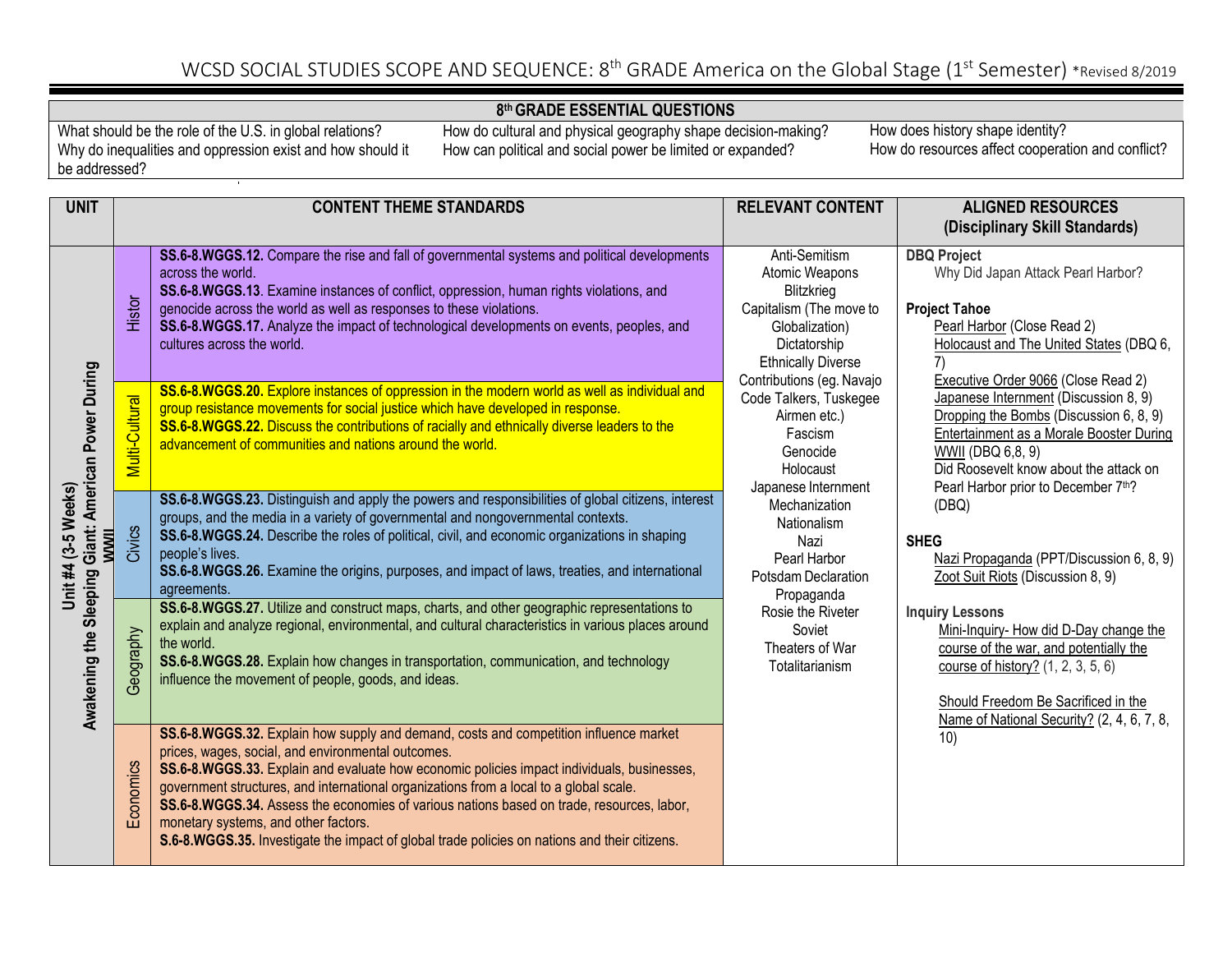# 8th Grade Global Studies \*Revised 8/2019

The second semester of 8th grade will be a study in World Geography and Global Studies. The teaching interval starts with globalization in Unit 1, which provides a global perspective on contemporary issues. It is designed to create educated student leaders who are prepared to take action on 21st century global issues. This content area builds students' skills in understanding multiple perspectives on complex issues to promote investigations that lead to civic discourse and informed action around possible solutions.

The following scope and sequence provides space and time for schools who choose to incorporate individual student research projects based on the standards (e.g. National History Day, Decades Research Project, Chautauqua, or Project Based Learning). In addition, the expectation is that students will engage in learning about four to eight of the global issues based upon school goals, student interests, and time available. During the second semester, 8<sup>th</sup> grade students are provided an opportunity to choose an issue upon which to be civically engaged and take informed action. This can happen at any point in the semester, but it should be directly linked to course objectives and meet the disciplinary skills in the standards.

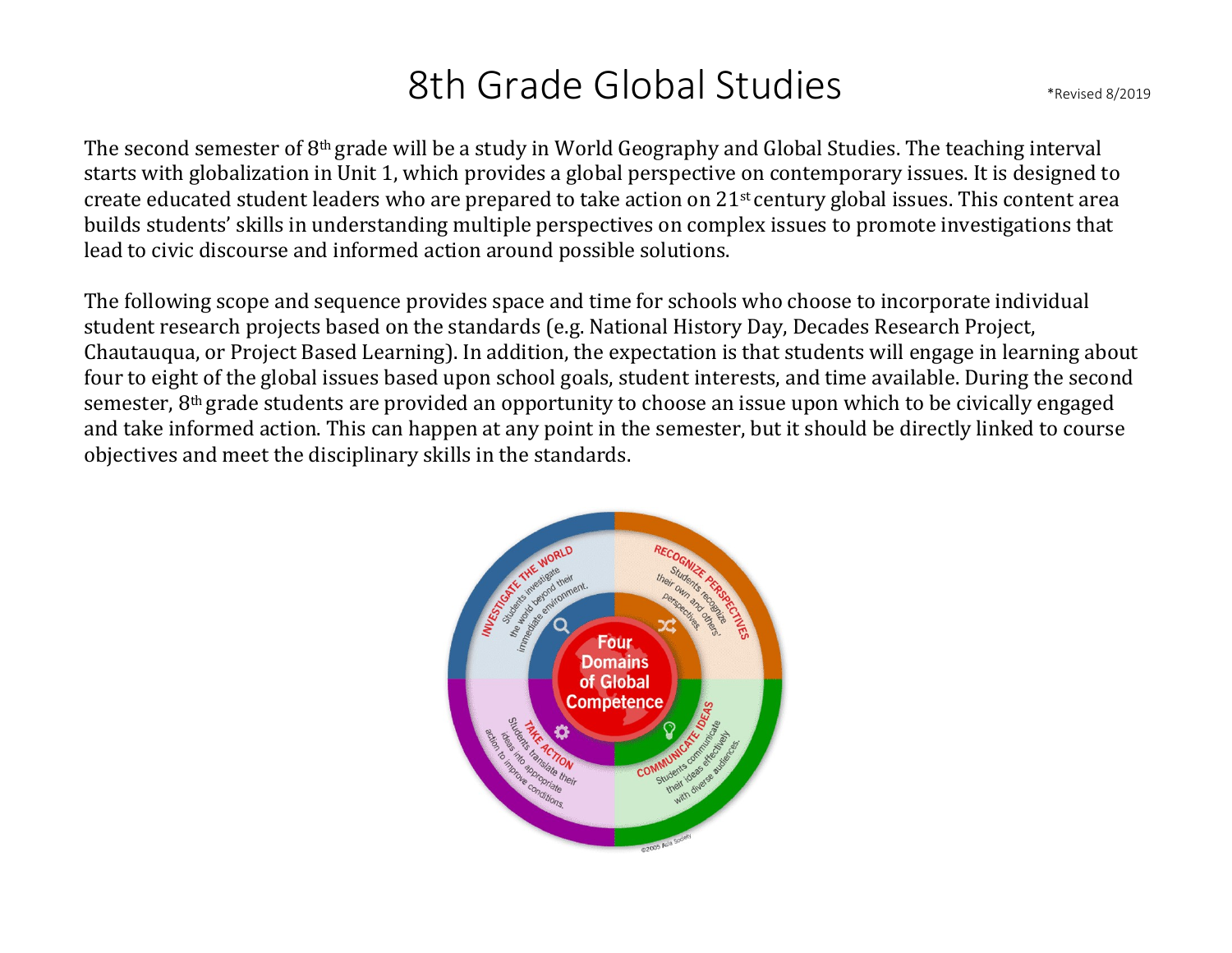## UN Sustainable Development Goals \*Revised 8/2019

The UN Sustainable Development Goals are the blueprint to achieve a better and more sustainable future for all. They address the global challenges we face, including those related to poverty, inequality, climate, environmental degradation, prosperity, and peace and justice. The Goals interconnect and in order to leave no one behind, it is important that we achieve each Goal and target by 2030.

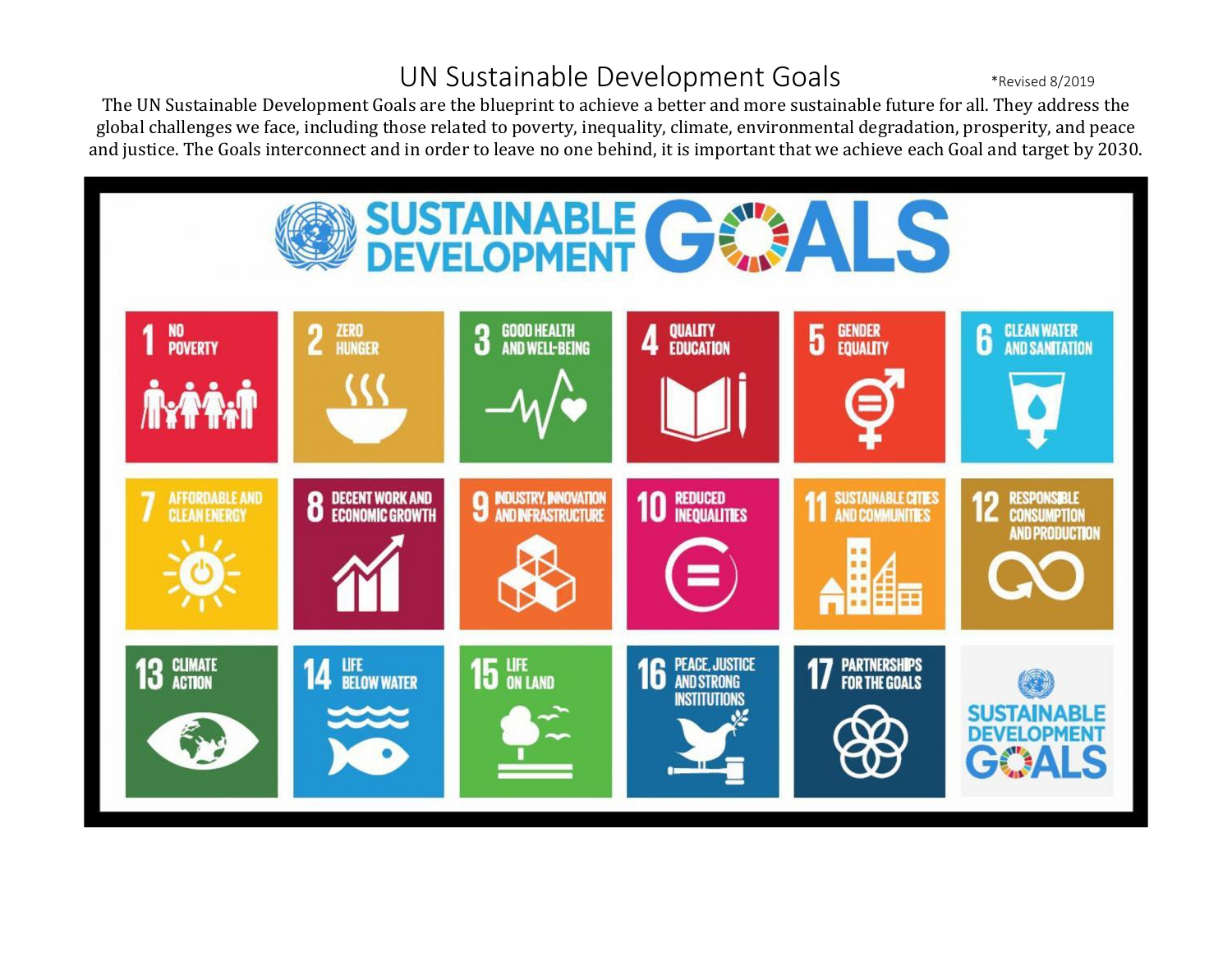| <b>UNIT</b>                            |                                                   | <b>CONTENT THEME STANDARDS</b>                                                                                                                                                                                                                                                                                                     | <b>RELEVANT CONTENT</b>                                                                                                         | <b>ALIGNED RESOURCES</b>                                                                                                             |
|----------------------------------------|---------------------------------------------------|------------------------------------------------------------------------------------------------------------------------------------------------------------------------------------------------------------------------------------------------------------------------------------------------------------------------------------|---------------------------------------------------------------------------------------------------------------------------------|--------------------------------------------------------------------------------------------------------------------------------------|
|                                        |                                                   |                                                                                                                                                                                                                                                                                                                                    |                                                                                                                                 |                                                                                                                                      |
|                                        | Constructing<br>Compelling<br>Questions           | SS.6-8.WGGS.1. Construct compelling questions<br>based upon disciplinary concepts.<br>SS.6-8.WGGS.2. Evaluate various interpretations in<br>answer to compelling questions within and across<br>disciplines.                                                                                                                       | Investigate                                                                                                                     | <b>National History Day</b><br>Model UN<br><b>Statewide Research Databases</b>                                                       |
|                                        | Supporting<br>Questions<br>Creating               | SS.6-8.WGGS.3. Generate supporting questions that<br>will lead to inquiry and research on compelling issues<br>within the discipline.                                                                                                                                                                                              | Analyze<br>Synthesize<br>Evaluate                                                                                               | ABC-Clio<br><b>EBSCO</b><br><b>World Book</b>                                                                                        |
| 8th Grade Research Project (2-4 Weeks) | and<br>using evidence<br>Developing claims        | SS.6-8.WGGS.4. Gather relevant information from<br>multiple texts and evaluate the sourcing, context, and<br>corroboration of the texts with close reading and<br>disciplinary skills.<br>SS.6-8.WGGS.5. Seek multiple media sources when<br>investigating current issues and evaluate the credibility<br>and reliability of each. | Research<br>Media Literacy<br>Credibility<br>Reliability<br><b>Substantive Claims</b><br>Counter-Claim<br>Evidence<br>Reasoning | <b>SHEG: Civic Online Reasoning</b><br>Copyright VS Fair Use Video<br>How to Use Databases Video<br><b>Bibliographical Citations</b> |
|                                        | and<br>conclusions<br>Communicating<br>critiquing | SS.6-8.WGGS.6. Using varied source material,<br>develop an argument based on substantive claims,<br>with strong evidence and clear reasoning.<br>SS.6-8.WGGS.7. Examine different arguments while<br>pointing out the strengths and limitations of each                                                                            | Multi-Media<br>Compelling                                                                                                       | <b>Creative Commons for Photos</b><br><b>Best Search Tools</b><br>Global Issue Brief                                                 |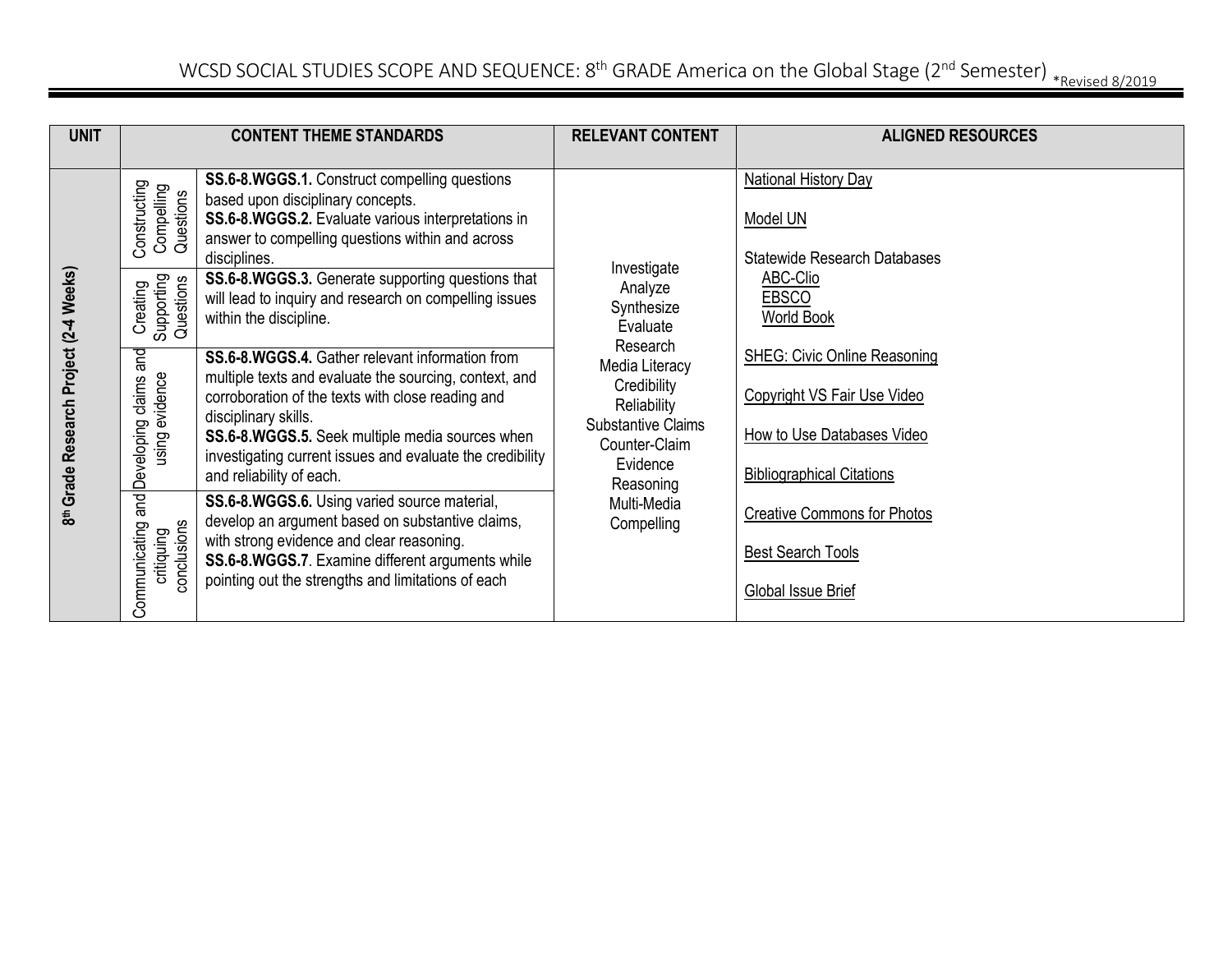#### **8th GRADE ESSENTIAL QUESTIONS**

be addressed?

What should be the role of the U.S. in global relations? How do cultural and physical geography shape decision-making? How does history shape identity? Why do inequalities and oppression exist and howshould it How can political and social power be limited or expanded? How do resources affect cooperation and conflict?

| <b>UNIT</b>                                 | <b>CONTENT THEME STANDARDS</b>                                                                                                                                                                                                                                                                                                                                                                                                                                                                                                                                                                                                                                                                                |                                                                                                                                                                                                                                                                                                                                                                                                                                                                                                                                                                                  | <b>RELEVANT CONTENT</b>                                                                                                                                                                                                                                                           | <b>ALIGNED RESOURCES</b>                                                                                                                                                                                                                                                                                                                                                                                                                                                                                                              |  |  |
|---------------------------------------------|---------------------------------------------------------------------------------------------------------------------------------------------------------------------------------------------------------------------------------------------------------------------------------------------------------------------------------------------------------------------------------------------------------------------------------------------------------------------------------------------------------------------------------------------------------------------------------------------------------------------------------------------------------------------------------------------------------------|----------------------------------------------------------------------------------------------------------------------------------------------------------------------------------------------------------------------------------------------------------------------------------------------------------------------------------------------------------------------------------------------------------------------------------------------------------------------------------------------------------------------------------------------------------------------------------|-----------------------------------------------------------------------------------------------------------------------------------------------------------------------------------------------------------------------------------------------------------------------------------|---------------------------------------------------------------------------------------------------------------------------------------------------------------------------------------------------------------------------------------------------------------------------------------------------------------------------------------------------------------------------------------------------------------------------------------------------------------------------------------------------------------------------------------|--|--|
|                                             |                                                                                                                                                                                                                                                                                                                                                                                                                                                                                                                                                                                                                                                                                                               |                                                                                                                                                                                                                                                                                                                                                                                                                                                                                                                                                                                  |                                                                                                                                                                                                                                                                                   | (Disciplinary Skill Standards)                                                                                                                                                                                                                                                                                                                                                                                                                                                                                                        |  |  |
|                                             | History                                                                                                                                                                                                                                                                                                                                                                                                                                                                                                                                                                                                                                                                                                       | SS.6-8.WGGS.15. Interpret current events from a variety of cultural perspectives.<br>SS.6-8.WGGS.17. Analyze the impact of technological developments on events,<br>peoples, and cultures across the world.                                                                                                                                                                                                                                                                                                                                                                      | Communism<br>Conservation<br>Costs & Benefits                                                                                                                                                                                                                                     | <b>CIA World Fact Book*</b><br>Germany<br>Japan<br>China<br>Poland<br>Greece<br>South Korea                                                                                                                                                                                                                                                                                                                                                                                                                                           |  |  |
|                                             | Cultural<br>Multi-                                                                                                                                                                                                                                                                                                                                                                                                                                                                                                                                                                                                                                                                                            | SS.6-8.WGGS.20. Explore instances of oppression in the modern world as well as<br>individual and group resistance movements for social justice which have developed in<br>response.<br>SS.6-8.WGGS.21. Investigate the ways in which individuals and nations build<br>communities of respect, equity, and diversity across the world today.                                                                                                                                                                                                                                      | Economy<br>European Union<br>Export<br>Foreign Competition<br>Globalization                                                                                                                                                                                                       | Diplomacy.state.gov Simulations (2, 4, 6, 8, 9,<br>10, 11<br><b>International Migration Crisis</b><br><b>Freshwater Crisis</b><br>International Wildlife Trafficking                                                                                                                                                                                                                                                                                                                                                                  |  |  |
|                                             | Civics                                                                                                                                                                                                                                                                                                                                                                                                                                                                                                                                                                                                                                                                                                        | SS.6-8.WGGS.23. Distinguish and apply the powers and responsibilities of global<br>citizens, interest groups, and the media in a variety of governmental and<br>nongovernmental contexts.<br>SS.6-8.WGGS.24. Describe the roles of political, civil, and economic organizations in<br>shaping people's lives.<br>SS.6-8.WGGS.25. Investigate a current global issue and propose a course of action<br>to solve it.                                                                                                                                                               | Import<br>Labor Shortage<br><b>NAFTA</b><br><b>NATO</b><br>Natural Resource<br>Overconsumption                                                                                                                                                                                    | Global Counterfeit Trade<br>Crisis in Our Oceans<br><b>Resources</b><br>Video: Globalization (4, 6, 7, 8, 9, 10, 11)<br>Nat GEO Debate: (4, 6, 7, 8, 9)<br>TedEd: Urbanization & the Evolution of Cities<br>across 10,000 years                                                                                                                                                                                                                                                                                                       |  |  |
| Global Issue 1 (2-4 Weeks)<br>Globalization | Geography                                                                                                                                                                                                                                                                                                                                                                                                                                                                                                                                                                                                                                                                                                     | SS.6-8.WGGS.28. Explain how changes in transportation, communication, and<br>technology influence the movement of people, goods, and ideas.<br>SS.6-8.WGGS.29. Explain how the relationship between the environmental<br>characteristics of places and production of goods influences the spatial patterns of<br>world trade.                                                                                                                                                                                                                                                    | Poverty<br>Technology<br>Trade<br><b>United Nations</b><br>UN Sustainable Development<br>Goals:<br>1. Responsible Consumption<br>and Production<br>2. Life Below Water<br>3. Life on Land<br>4. Peace, Justice, and Strong<br>Institutions<br>5. Partnerships for the UN<br>Goals | <b>Population Education.org Lesson</b><br>Chips of Trade (6, 8, 9, 10)<br>Gapminder Tools and Video<br><b>Reading &amp; Comprehension</b><br><b>Building a Borderless World</b><br>World Economic Forum: One for All<br><b>Global Studies Lessons</b><br>Conflict Minerals in the Democratic Republic of<br>Congo (1, 3, 4, 9, 10)<br><b>Taking Informed Action Ideas</b><br>Becoming a Knowledgeable Consumer- page 26<br>Globalization Text (10, 11)<br><b>Global Issue Brief</b><br><b>Taking Informed Action project template</b> |  |  |
|                                             | Economics                                                                                                                                                                                                                                                                                                                                                                                                                                                                                                                                                                                                                                                                                                     | SS.6-8.WGGS.32. Explain how supply and demand, costs and competition influence<br>market prices, wages, social, and environmental outcomes.<br>SS.6-8.WGGS.33. Explain and evaluate how economic policies impact individuals,<br>businesses, government structures, and international organizations from a local to a<br>global scale.<br>SS.6-8.WGGS.34. Assess the economies of various nations based on trade,<br>resources, labor, monetary systems, and other factors.<br>SS.6-8.WGGS.35. Investigate the impact of global trade policies on nations and their<br>citizens. |                                                                                                                                                                                                                                                                                   |                                                                                                                                                                                                                                                                                                                                                                                                                                                                                                                                       |  |  |
|                                             | In the second semester of 8 <sup>th</sup> grade, teachers and departments have some flexibility to make curricular choices. Departments are encouraged to allow time for individual student research projects (e.g. National History Day<br>Project, Chautauqua, PBL). In addition, the expectation is that students will engage in learning regarding four to eight Global Issues based upon student interest and time available. A culminating 8 <sup>th</sup> grade project shoul<br>opportunities to choose an issue upon which to be civically engaged and take informed action.<br>*General link to the CIA World Fact Book for information on countries represented in readings for this global issue. |                                                                                                                                                                                                                                                                                                                                                                                                                                                                                                                                                                                  |                                                                                                                                                                                                                                                                                   |                                                                                                                                                                                                                                                                                                                                                                                                                                                                                                                                       |  |  |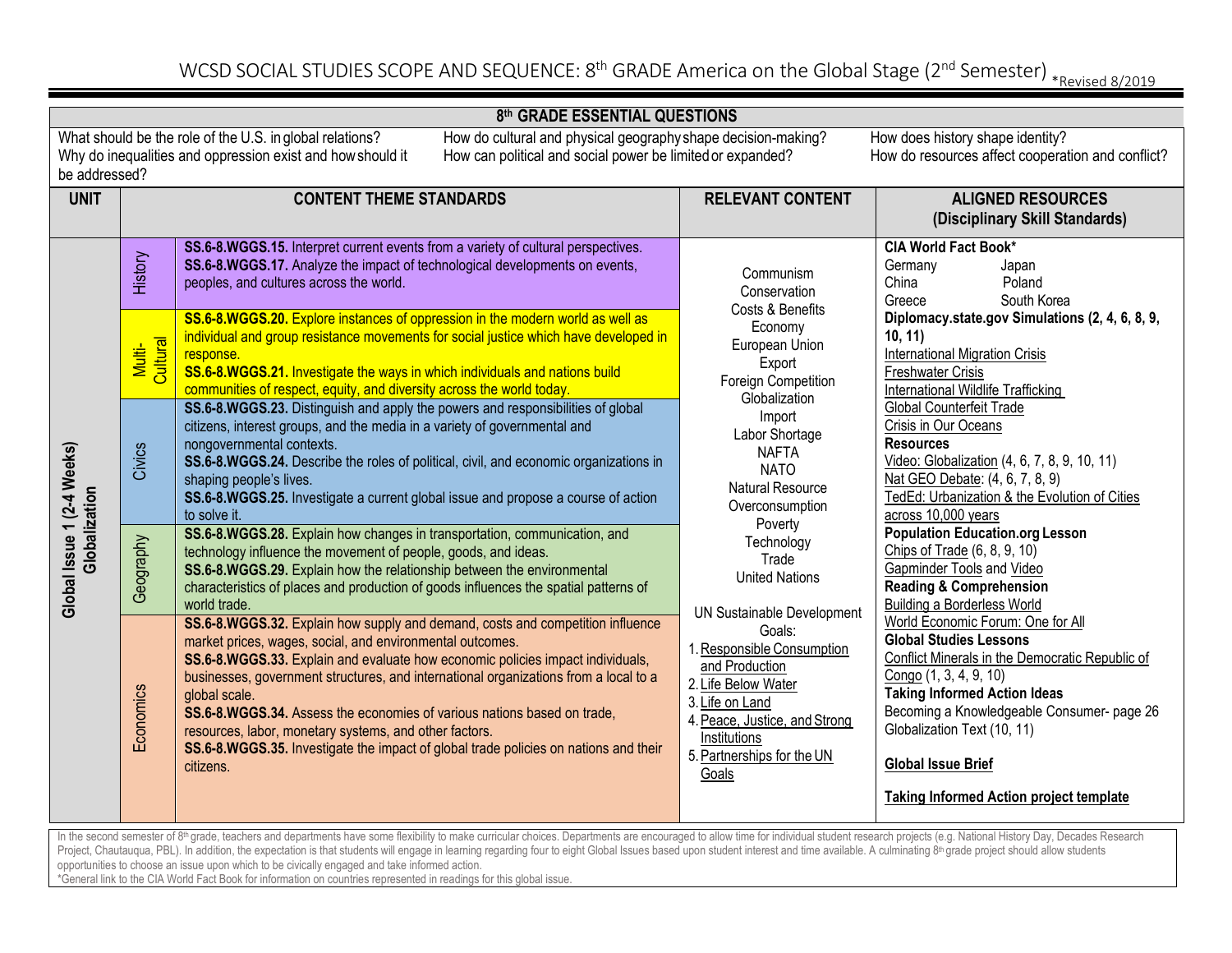## WCSD SOCIAL STUDIES SCOPE AND SEQUENCE:  $8^{th}$  GRADE America on the Global Stage ( $2^{nd}$  Semester)  $*_{Revised\ 8/2019}$

#### **8th GRADE ESSENTIAL QUESTIONS**

What should be the role of the U.S. in global relations? Why do inequalities and oppression exist and how should it be addressed?

How do cultural and physical geography shape decision-making? How can political and social power be limited or expanded?

| <b>UNIT</b>                                                  |                | <b>CONTENT THEME STANDARDS</b>                                                                                                                                                                                                                                                                                                                                                                                                                                                                                                                                          | <b>RELEVANT CONTENT</b>                                                                                                                                                                        | <b>ALIGNED RESOURCES</b><br>(Disciplinary Skill Standards)                                                                                                                                                                                                            |
|--------------------------------------------------------------|----------------|-------------------------------------------------------------------------------------------------------------------------------------------------------------------------------------------------------------------------------------------------------------------------------------------------------------------------------------------------------------------------------------------------------------------------------------------------------------------------------------------------------------------------------------------------------------------------|------------------------------------------------------------------------------------------------------------------------------------------------------------------------------------------------|-----------------------------------------------------------------------------------------------------------------------------------------------------------------------------------------------------------------------------------------------------------------------|
|                                                              | History        | SS.6-8.WGGS.17. Analyze the impact of technological developments on events, peoples,<br>and cultures across the world.<br>SS.6-8.WGGS.15. Interpret current events from a variety of cultural perspectives.<br>SS.6-8.WGGS.19. Analyze the use of conflict and/or diplomacy in global interactions.                                                                                                                                                                                                                                                                     |                                                                                                                                                                                                | <b>Reading &amp; Comprehension Texts</b><br>9-11-2001<br>President Bush's Islam is Peace Speech<br>The Patriot Act: Protection Over Privacy<br>If Not Threats of War or Sanctions, Then What                                                                          |
|                                                              | Multi-Cultural | SS.6-8.WGGS.20. Explore instances of oppression in the modern world as well as<br>individual and group resistance movements for social justice which have developed in<br>response.<br>SS.6-8.WGGS.22. Discuss the contributions of racially and ethnically diverse leaders to<br>the advancement of communities across the world today.                                                                                                                                                                                                                                | <b>Conflict Minerals</b><br>Economic Sanctions<br>Foreign Policy<br>G <sub>8</sub>                                                                                                             | Charter of the United Nations<br>Chernobyl: Interviews from Inside a Disaster<br>Area<br>Propaganda: Battling for the Mind<br>Diplomacy.state.gov Simulations (2, 4, 6, 8,                                                                                            |
| Global Conflicts: From Conflict to Resolution<br>(2-4 Weeks) | Civics         | SS.6-8.WGGS.23. Distinguish and apply the powers and responsibilities of global<br>citizens, interest groups, and the media in a variety of governmental and<br>nongovernmental contexts.<br>SS.6-8.WGGS.24. Describe the roles of political, civil, and economic organizations in<br>shaping people's lives.<br>SS.6-8.WGGS.25. Investigate a current global issue and propose a course of action to<br>solve it.<br>SS.6-8.WGGS.26. Examine the origins, purposes, and impact of laws, treaties, and<br>international agreements.                                     | Imperialism<br>Indigenous People<br>Insurgency<br>Intelligence Agencies<br>Nuclear Weapons<br>Propaganda<br>Refugees / Refugee Crisis<br>Revolutions/Revolutionary<br><b>State Sovereignty</b> | 9, 10, 11<br><b>International Migration Crisis</b><br>Nuclear Crisis<br><b>HIV/ AIDS Crisis</b><br>Peacebuilding: The Challenge of Darfur<br><b>Facing History</b><br><b>Teaching About the Global Refugee Crisis</b><br><b>Choices</b><br>Mapping the Refugee Crisis |
| Global Issue 2                                               | Geography      | SS.6-8.WGGS.28. Explain how changes in transportation, communication, and<br>technology influence the movement of people, goods, and ideas.<br>SS.6-8.WGGS.30. Explain how the relationship between the environmental<br>characteristics of places and production of goods influences the spatial patterns of world<br>trade.                                                                                                                                                                                                                                           | Terrorism<br><b>Treaties and Trade</b><br><b>United Nations</b><br>The World Bank / IMF                                                                                                        | <b>iCivics</b><br>Foreign Policy: War & Peace &<br><b>C3 Inquiry Lesson</b><br>Can nations own the sea? (the South China                                                                                                                                              |
|                                                              | Economics      | SS.6-8.WGGS.32. Explain how supply and demand, costs and competition influence<br>market prices, wages, social, and environmental outcomes.<br>SS.6-8.WGGS.34. Assess the economies of various nations based on trade, resources,<br>labor, monetary systems, and other factors.<br>SS.6-8.WGGS.35. Investigate the impact of global trade policies on nations and their<br>citizens.                                                                                                                                                                                   | UN Sustainable Development Goals:<br>1. Peace, Justice, and Strong<br>Institutions<br>2. Partnerships for the UN Goals                                                                         | Sea) (2, 4, 6, 11)<br><b>Global Studies Lessons</b><br>Understanding Armed Conflict (2, 4, 5, 7, 9, 10,<br>11)<br>Democracies at Risk (2, 6, 9, 10)<br>Patterns of Conflict/ How Can Conflict be<br>Resolved? (6, 8, 10)<br><b>Global Issue Brief</b>                 |
|                                                              |                | In the second semester of 8 <sup>th</sup> grade, teachers and departments have some flexibility to make curricular choices. Departments are encouraged to allow time for individual student research projects (e.g. National History Day<br>Project, Chautauqua, PBL). In addition, the expectation is that students will engage in learning regarding four to eight Global Issues based upon student interest and time available. A culminating 8 <sup>th</sup> grade project shoul<br>to choose an issue upon which to be civically engaged and take informed action. |                                                                                                                                                                                                |                                                                                                                                                                                                                                                                       |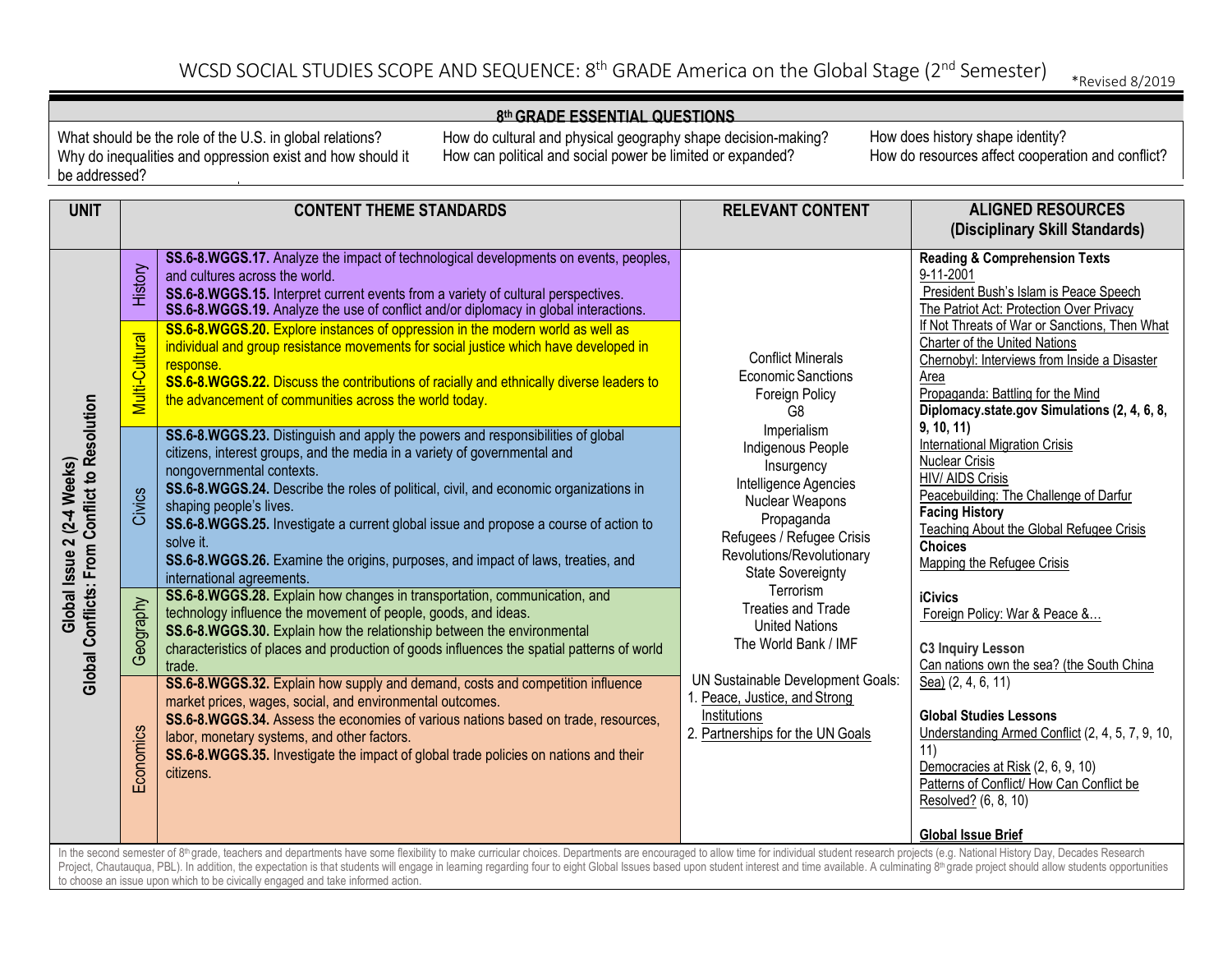#### **8th GRADE ESSENTIAL QUESTIONS**

What should be the role of the U.S. in global relations? Why do inequalities and oppression exist and how should it be addressed?

How do cultural and physical geography shape decision-making? How can political and social power be limited or expanded?

| <b>UNIT</b>                                                                                                                                                                                                                                                                                                                                                                                                                                                                                                                                                                                                                                                                                     |                        | <b>CONTENT THEME STANDARDS</b>                                                                                                                                                                                                                                                                                                                                                                                                                                                                                                              | <b>RELEVANT</b><br><b>CONTENT</b>                                                                                                                                                                             | <b>ALIGNED RESOURCES</b><br>(Disciplinary Skill Standards)                                                                                                                                                            |  |
|-------------------------------------------------------------------------------------------------------------------------------------------------------------------------------------------------------------------------------------------------------------------------------------------------------------------------------------------------------------------------------------------------------------------------------------------------------------------------------------------------------------------------------------------------------------------------------------------------------------------------------------------------------------------------------------------------|------------------------|---------------------------------------------------------------------------------------------------------------------------------------------------------------------------------------------------------------------------------------------------------------------------------------------------------------------------------------------------------------------------------------------------------------------------------------------------------------------------------------------------------------------------------------------|---------------------------------------------------------------------------------------------------------------------------------------------------------------------------------------------------------------|-----------------------------------------------------------------------------------------------------------------------------------------------------------------------------------------------------------------------|--|
|                                                                                                                                                                                                                                                                                                                                                                                                                                                                                                                                                                                                                                                                                                 | History                | SS.6-8.WGGS.14. Describe the factors that shape identity, including institutions, religion, language,<br>social class, geography, culture, and society.<br>SS.6-8.WGGS.15. Interpret current events from a variety of cultural perspectives.                                                                                                                                                                                                                                                                                                |                                                                                                                                                                                                               | <b>CIA World Fact Book*</b><br>Japan<br>Pakistan<br>South Korea<br>Bangladesh<br>China<br>India                                                                                                                       |  |
|                                                                                                                                                                                                                                                                                                                                                                                                                                                                                                                                                                                                                                                                                                 | Multi-Cultural         | SS.6-8.WGGS.20. Explore instances of oppression in the modern world as well as individual and<br>group resistance movements for social justice which have developed in response.<br>SS.6-8.WGGS.22. Discuss the contributions of racially and ethnically diverse leaders to the<br>advancement of communities and nations around the world.                                                                                                                                                                                                 | Agroecologist<br>Consumption<br>Demographics<br>Incentive<br><b>Literacy Rate</b>                                                                                                                             | <b>Population Education.org Lessons</b><br>Population Growth (8, 10)<br>Fertility and Life Expectancy (2, 5, 6, 8, 9)<br>All in the Family (8, 9, 10)<br>Land Use $(2, 8, 9)$<br>The Global Environment (2, 6, 9, 10) |  |
| $\overline{c}$ -4                                                                                                                                                                                                                                                                                                                                                                                                                                                                                                                                                                                                                                                                               | Civics                 | SS.6-8.WGGS.24. Describe the roles of political, civil, and economic organizations in shaping<br>people's lives.<br>SS.6-8.WGGS.25. Investigate a current global issue and propose a course of action to solve it.                                                                                                                                                                                                                                                                                                                          | Migrate(tion)<br>Sustainability<br><b>UN Sustainable</b>                                                                                                                                                      | Meeting Human Needs (9, 10)<br>Where Do We Grow From Here? (2, 8, 9)<br>Population Circle (2, 9)                                                                                                                      |  |
| <b>Weeks) Population</b><br>Global Issue 3:<br>Growth                                                                                                                                                                                                                                                                                                                                                                                                                                                                                                                                                                                                                                           | Ceography<br>Economics | SS.6-8.WGGS.27. Utilize and construct maps, charts, and other geographic representations to explain<br>and analyze regional, environmental, and cultural characteristics in various places around the world.<br>SS.6-8.WGGS.29. Explain how global changes in population distribution patterns affect changes in<br>land use in particular areas.<br>SS.6-8.WGGS.31. Analyze and explain the cultural, physical, and environmental characteristics of<br>places and regions and how these affected the lives of the people who lived there. | Development Goals:<br>1. Industry, Innovation,<br>and Infrastructure<br>2. Sustainable Cities and<br>Communities<br>3. Responsible<br>Consumption and<br>Production<br>4. Life Below Water<br>5. Life on Land | <b>Resources</b><br><b>TedEd: Population Pyramids Powerful</b><br>Predictors of the Future (4, 5, 6, 8, 9, 10)<br>Power of Population Pyramids<br><b>Educating Wanjiku</b><br>Almighty Aquifers (8, 9, 10)            |  |
|                                                                                                                                                                                                                                                                                                                                                                                                                                                                                                                                                                                                                                                                                                 |                        | SS.6-8.WGGS.35. Investigate the impact of global trade policies on nations and their citizens.                                                                                                                                                                                                                                                                                                                                                                                                                                              |                                                                                                                                                                                                               | Pop Quiz<br><b>Taking Informed Action Ideas</b><br>Take a Census: Find Out Who Lives in Your<br>Community-page 26<br>Population Growth Text (10, 11)<br><b>Global Issue Brief</b>                                     |  |
| In the second semester of 8 <sup>th</sup> grade, teachers and departments have some flexibility to make curricular choices. Departments are encouraged to allow time for individual student research projects (e.g. National History Day<br>Project, Chautauqua, PBL). In addition, the expectation is that students will engage in learning regarding four to eight Global Issues based upon student interest and time available. A culminating 8 <sup>th</sup> grade project shoul<br>to choose an issue upon which to be civically engaged and take informed action.<br>*General link to the CIA World Fact Book for information on countries represented in readings for this global issue. |                        |                                                                                                                                                                                                                                                                                                                                                                                                                                                                                                                                             |                                                                                                                                                                                                               |                                                                                                                                                                                                                       |  |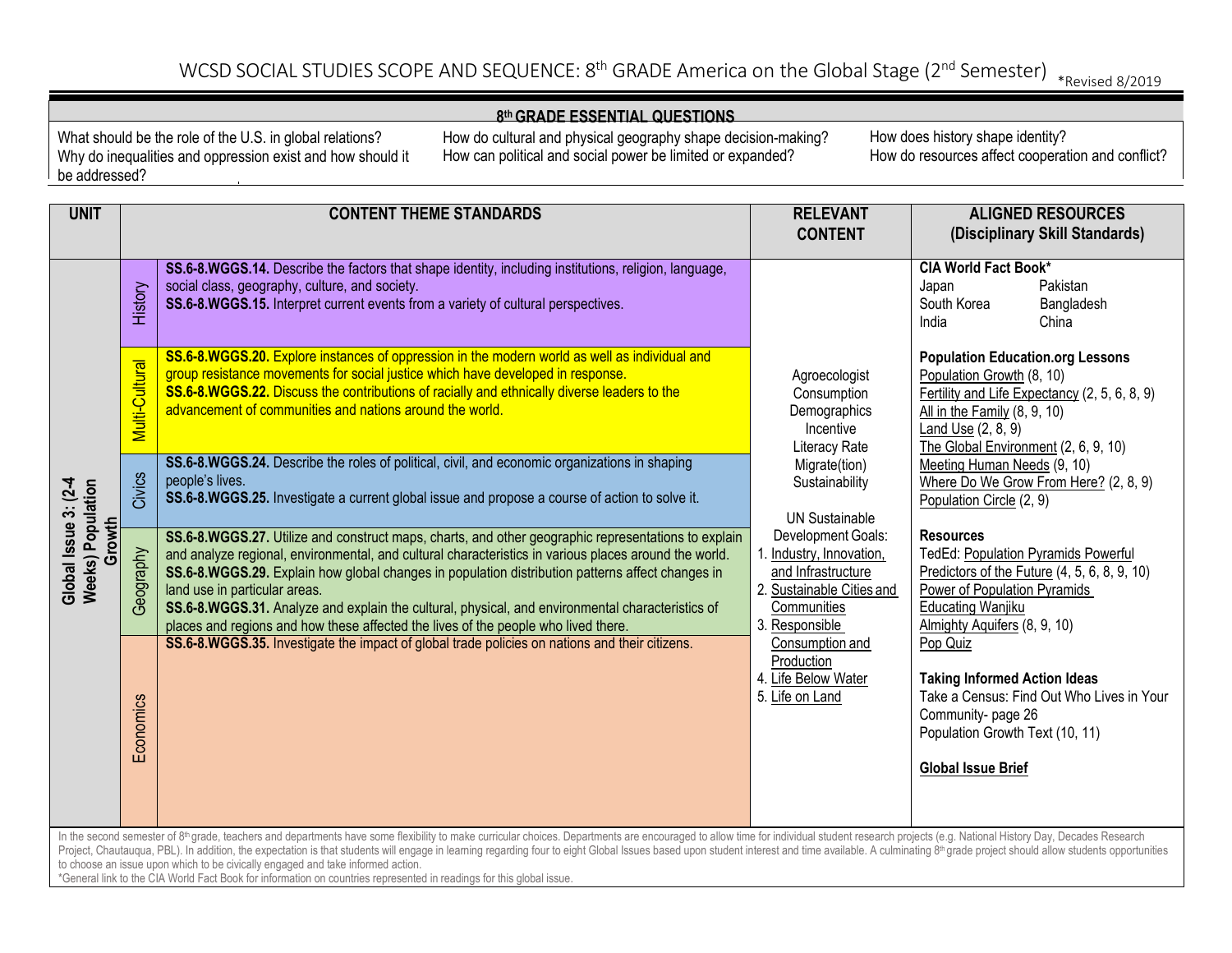#### **8th GRADE ESSENTIAL QUESTIONS**

be addressed?

What should be the role of the U.S. in global relations? How do cultural and physical geography shape decision-making? How does history shape identity? Why do inequalities and oppression exist and howshould it How can political and social power be limited or expanded? How do resources affect cooperation and conflict?

İ

| <b>UNIT</b>                                                                                                                                                                                                                                                                                                                                                                                                                                                                                                                                                                                                                                                                                     | <b>CONTENT THEME STANDARDS</b> |                                                                                                                                                                                                                                                                                                                                                                                                                                                                | <b>RELEVANT CONTENT</b>                                                                                                                                                                                                                                                                                                                                                                                                                                                     | <b>ALIGNED RESOURCES</b>                                                                                                                                                                                                                                                                                                                                                      |
|-------------------------------------------------------------------------------------------------------------------------------------------------------------------------------------------------------------------------------------------------------------------------------------------------------------------------------------------------------------------------------------------------------------------------------------------------------------------------------------------------------------------------------------------------------------------------------------------------------------------------------------------------------------------------------------------------|--------------------------------|----------------------------------------------------------------------------------------------------------------------------------------------------------------------------------------------------------------------------------------------------------------------------------------------------------------------------------------------------------------------------------------------------------------------------------------------------------------|-----------------------------------------------------------------------------------------------------------------------------------------------------------------------------------------------------------------------------------------------------------------------------------------------------------------------------------------------------------------------------------------------------------------------------------------------------------------------------|-------------------------------------------------------------------------------------------------------------------------------------------------------------------------------------------------------------------------------------------------------------------------------------------------------------------------------------------------------------------------------|
|                                                                                                                                                                                                                                                                                                                                                                                                                                                                                                                                                                                                                                                                                                 |                                |                                                                                                                                                                                                                                                                                                                                                                                                                                                                |                                                                                                                                                                                                                                                                                                                                                                                                                                                                             | (Disciplinary Skill Standards)                                                                                                                                                                                                                                                                                                                                                |
| Global Issue 4 (2-4 Weeks)<br>Standard of Living                                                                                                                                                                                                                                                                                                                                                                                                                                                                                                                                                                                                                                                | History                        | SS.6-8.WGGS.14. Describe the factors that shape identity, including institutions, religion,<br>language, social class, geography, culture, and society.<br>SS.6-8.WGGS.15. Interpret current events from a variety of cultural perspectives.<br>SS.6-8.WGGS.17. Analyze the impact of technological developments on events, peoples,<br>and cultures across the world.<br>SS.6-8.WGGS.19. Analyze the use of conflict and/or diplomacy in global interactions. | Cost of Living<br>Diversified Economy<br>Income<br>Infant Mortality Rate<br>Infrastructure<br>Life Expectancy<br>Literacy Rate<br>Overpopulation<br>Poverty Line<br>Standard of Living<br>Quality of Life<br><b>UN Sustainable</b><br>Development Goals:<br>1. No Poverty<br>2. Good Health and Well-<br>Being<br>3. Quality Education<br>4. Clean Water and<br>Sanitation<br>5. Decent Work and<br>Economic Growth<br>6. Peace, Justice, and<br><b>Strong Institutions</b> | <b>CIA World Fact Book*</b><br>Haiti<br>Dominican Republic<br>Costa Rica<br>United Arab Emirates<br>Turkey<br>Afghanistan<br><b>Global Studies/ Inquiry Lesson</b>                                                                                                                                                                                                            |
|                                                                                                                                                                                                                                                                                                                                                                                                                                                                                                                                                                                                                                                                                                 | Multi-Cultural                 | SS.6-8.WGGS.21. Investigate the ways in which individuals and nations build communities<br>of respect, equity, and diversity across the world today.<br>SS.6-8.WGGS.22. Discuss the contributions of racially and ethnically diverse leaders to the<br>advancement of communities and nations around the world.                                                                                                                                                |                                                                                                                                                                                                                                                                                                                                                                                                                                                                             | Gold, Diamonds, Ferraris- Oh My! What Does It<br>Really Mean to Be Rich? (1, 2, 3, 10)<br><b>World Population Lesson</b><br>Fertility and Life Expectancy (2, 5, 6, 8, 9)<br>Diplomacy.state.gov Simulation<br>Global Counterfeit Trade (2, 4, 6, 8, 9, 10, 11)                                                                                                               |
|                                                                                                                                                                                                                                                                                                                                                                                                                                                                                                                                                                                                                                                                                                 | Civics                         | SS.6-8.WGGS.24. Describe the roles of political, civil, and economic organizations in<br>shaping people's lives.<br>SS.6-8.WGGS.25. Investigate a current global issue and propose a course of action to solve<br>it.                                                                                                                                                                                                                                          |                                                                                                                                                                                                                                                                                                                                                                                                                                                                             | <b>University of Michigan Investigations</b><br>Why is access to water unequal in and around<br>Mexico City? (2, 4, 5, 6, 7, 8, 10, 11)<br>Why does hazardous child labor continue to exist in<br>Nepal? (4, 5, 6, 7, 8, 10, 11)<br><b>Resources</b><br>Living Wage vs. Minimum Wage<br>Food for Thought<br><b>Reading &amp; Comprehension</b><br>The Economic Bill of Rights |
|                                                                                                                                                                                                                                                                                                                                                                                                                                                                                                                                                                                                                                                                                                 | Geography                      | SS.6-8.WGGS.28. Explain how changes in transportation, communication, and technology<br>influence the movement of people, goods, and ideas.<br>SS.6-8.WGGS.31. Analyze and explain the cultural, physical, and environmental<br>characteristics of places and regions and how these affected the lives of the people who<br>lived there.                                                                                                                       |                                                                                                                                                                                                                                                                                                                                                                                                                                                                             |                                                                                                                                                                                                                                                                                                                                                                               |
|                                                                                                                                                                                                                                                                                                                                                                                                                                                                                                                                                                                                                                                                                                 | Economics                      | SS.6-8.WGGS.32. Explain how supply and demand, costs and competition influence market<br>prices, wages, social, and environmental outcomes.<br>SS.6-8.WGGS.33. Explain and evaluate how economic policies impact individuals,<br>businesses, government structures, and international organizations from a local to a global<br>scale.<br>SS.6-8.WGGS.35. Investigate the impact of global trade policies on nations and their<br>citizens.                    |                                                                                                                                                                                                                                                                                                                                                                                                                                                                             | Maslow's Hierarchy of Needs<br><b>Education in Rural Pakistan</b><br><b>Taking Informed Action Ideas</b><br>Organize a Food Drive- page 26<br>Standard of Living Text (10, 11)<br><b>Global Issue Brief</b>                                                                                                                                                                   |
| In the second semester of 8 <sup>th</sup> grade, teachers and departments have some flexibility to make curricular choices. Departments are encouraged to allow time for individual student research projects (e.g. National History Day<br>Project, Chautauqua, PBL). In addition, the expectation is that students will engage in learning regarding four to eight Global Issues based upon student interest and time available. A culminating 8 <sup>th</sup> grade project shoul<br>to choose an issue upon which to be civically engaged and take informed action.<br>*General link to the CIA World Fact Book for information on countries represented in readings for this global issue. |                                |                                                                                                                                                                                                                                                                                                                                                                                                                                                                |                                                                                                                                                                                                                                                                                                                                                                                                                                                                             |                                                                                                                                                                                                                                                                                                                                                                               |
|                                                                                                                                                                                                                                                                                                                                                                                                                                                                                                                                                                                                                                                                                                 |                                |                                                                                                                                                                                                                                                                                                                                                                                                                                                                |                                                                                                                                                                                                                                                                                                                                                                                                                                                                             |                                                                                                                                                                                                                                                                                                                                                                               |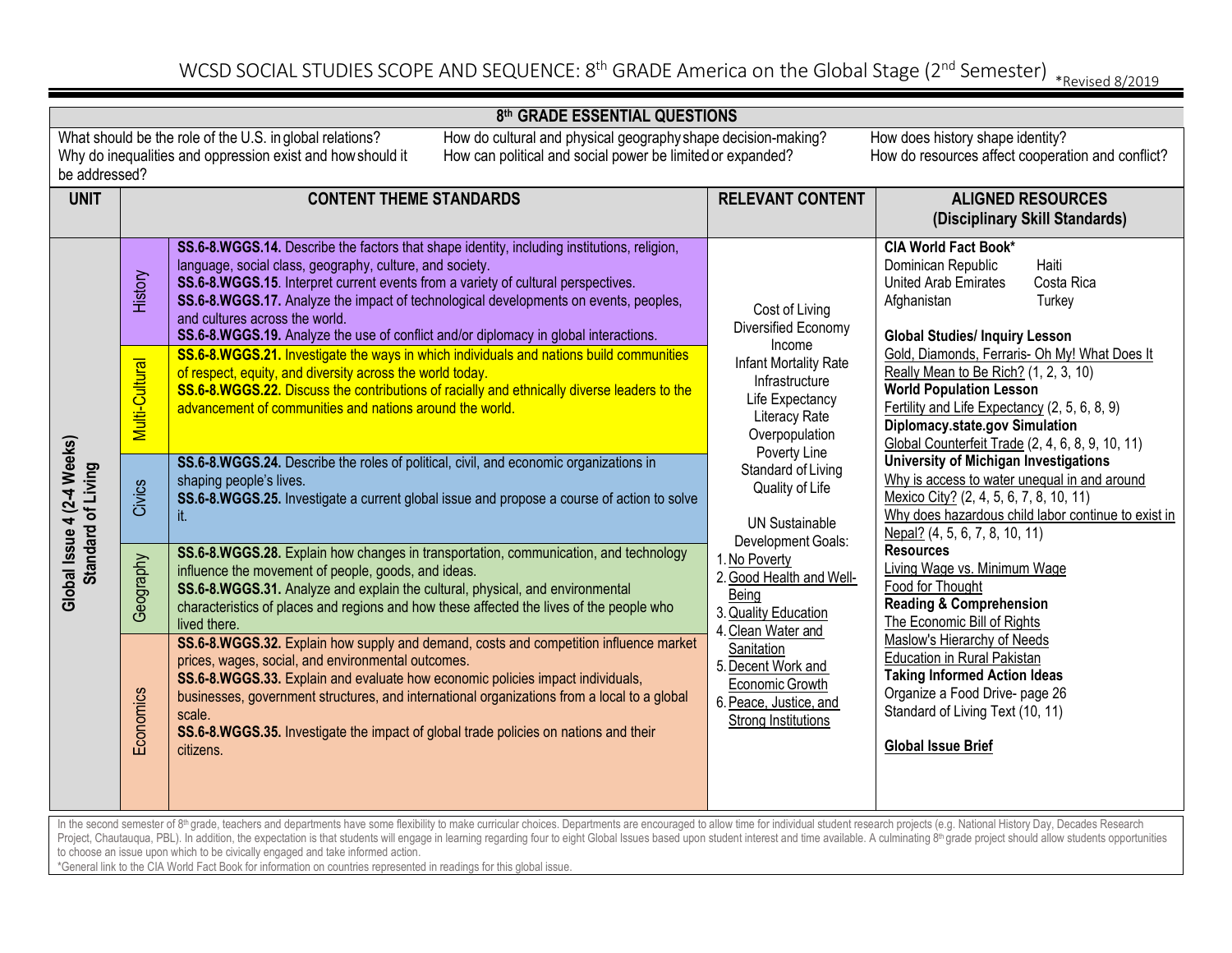#### **8th GRADE ESSENTIAL QUESTIONS**

What should be the role of the U.S. in global relations? Why do inequalities and oppression exist and how should it be addressed?

How do cultural and physical geography shape decision-making? How can political and social power be limited or expanded?

| <b>UNIT</b>                                                                                                                                                                                                                                                                                                                                                                                                                                                                                                                                                                                                                                                                                                   |                | <b>CONTENT THEME STANDARDS</b>                                                                                                                                                                                                                                                                                                                                                                                                                                                                                                                                                                                                                                                             | <b>RELEVANT</b>                                                                                                                                                                                                                                     | <b>ALIGNED RESOURCES</b>                                                                                                                                                     |
|---------------------------------------------------------------------------------------------------------------------------------------------------------------------------------------------------------------------------------------------------------------------------------------------------------------------------------------------------------------------------------------------------------------------------------------------------------------------------------------------------------------------------------------------------------------------------------------------------------------------------------------------------------------------------------------------------------------|----------------|--------------------------------------------------------------------------------------------------------------------------------------------------------------------------------------------------------------------------------------------------------------------------------------------------------------------------------------------------------------------------------------------------------------------------------------------------------------------------------------------------------------------------------------------------------------------------------------------------------------------------------------------------------------------------------------------|-----------------------------------------------------------------------------------------------------------------------------------------------------------------------------------------------------------------------------------------------------|------------------------------------------------------------------------------------------------------------------------------------------------------------------------------|
|                                                                                                                                                                                                                                                                                                                                                                                                                                                                                                                                                                                                                                                                                                               |                |                                                                                                                                                                                                                                                                                                                                                                                                                                                                                                                                                                                                                                                                                            | <b>CONTENT</b>                                                                                                                                                                                                                                      | (Disciplinary Skill Standards)                                                                                                                                               |
|                                                                                                                                                                                                                                                                                                                                                                                                                                                                                                                                                                                                                                                                                                               | History        | SS.6-8.WGGS.14. Describe the factors that shape identity, including institutions, religion, language, social<br>class, geography, culture, and society.<br>SS.6-8.WGGS.15. Interpret current events from a variety of cultural perspectives.<br>SS.6-8.WGGS.16. Investigate cultural developments within and across human societies with attention to belief<br>systems, philosophies, ideologies, and the arts.<br>SS.6-8.WGGS.17. Analyze the impact of technological developments on events, peoples, and cultures across<br>the world.                                                                                                                                                 | Agriculture<br>Climate Change<br>Consumption<br>Drought                                                                                                                                                                                             | <b>CIA World Fact Book*</b><br>Somalia<br>Pakistan<br>Mali<br>India<br>Cote d'Ivoire<br>Bangladesh<br>Diplomacy.state.gov Simulation<br>Crisis in Our Oceans: Negotiating a  |
|                                                                                                                                                                                                                                                                                                                                                                                                                                                                                                                                                                                                                                                                                                               | Multi-Cultural | SS.6-8.WGGS.20. Explore instances of oppression in the modern world as well as individual and group<br>resistance movements for social justice which have developed in response.                                                                                                                                                                                                                                                                                                                                                                                                                                                                                                           | Famine<br>Food Desert<br><b>Food Security</b><br><b>GDP</b><br>Livestock<br>Malnutrition                                                                                                                                                            | Solution to Protect Our Food (2, 4, 6,<br>8, 9, 10, 11)<br><b>Resources</b><br>Foodspan-Farmers, Factories, &<br>Food Chains                                                 |
| Global Issue 5 (2-4 Weeks)<br>Food Supply                                                                                                                                                                                                                                                                                                                                                                                                                                                                                                                                                                                                                                                                     | Civics         | SS.6-8.WGGS.23. Distinguish and apply the powers and responsibilities of global citizens, interest groups,<br>and the media in a variety of governmental and nongovernmental contexts.<br>SS.6-8.WGGS.24. Describe the roles of political, civil, and economic organizations in shaping people's lives.<br>SS.6-8.WGGS.26. Examine the origins, purposes, and impact of laws, treaties, and international agreements.<br>SS.6-8.WGGS.25. Investigate a current global issue and propose a course of action to solve it.                                                                                                                                                                    | <b>Natural Disaster</b><br><b>Nutrition</b><br>Sustainability<br><b>UN Sustainable</b><br>Development Goals:<br>1. Zero Hunger<br>2. Good Health and Well-<br>Being<br>3. Clean Water and<br>Sanitation<br>4. Sustainable Cities and<br>Communities | Teaching Tolerance: Challenging<br>Hunger in the United States<br>TedEd: Will the Ocean ever Run Out<br>of Fish<br>Earth: Apple of Our Eye                                   |
|                                                                                                                                                                                                                                                                                                                                                                                                                                                                                                                                                                                                                                                                                                               | Geography      | SS.6-8.WGGS.27. Utilize and construct maps, charts, and other geographic representations to explain and<br>analyze regional, environmental, and cultural characteristics in various places around the world.<br>SS.6-8.WGGS.28. Explain how changes in transportation, communication, and technology influence the<br>movement of people, goods, and ideas.<br>SS.6-8.WGGS.29. Explain how global changes in population distribution patterns affect changes in land use in<br>particular areas.<br>SS.6-8.WGGS.31. Analyze and explain the cultural, physical, and environmental characteristics of places and<br>regions and how these affected the lives of the people who lived there. |                                                                                                                                                                                                                                                     | <b>Reading &amp; Comprehension</b><br><b>Food Deserts</b><br><b>Taking Informed Action Ideas</b><br>Volunteer at a Community Garden-<br>page 26<br>Food Supply Text (10, 11) |
|                                                                                                                                                                                                                                                                                                                                                                                                                                                                                                                                                                                                                                                                                                               | Economics      | SS.6-8.WGGS.32. Explain how supply and demand, costs and competition influence market prices, wages,<br>social, and environmental outcomes.<br>SS.6-8.WGGS.33. Explain and evaluate how economic policies impact individuals, businesses, government<br>structures, and international organizations from a local to a global scale.<br>SS.6-8.WGGS.35. Investigate the impact of global trade policies on nations and their citizens.                                                                                                                                                                                                                                                      |                                                                                                                                                                                                                                                     | <b>Global Issue Brief</b>                                                                                                                                                    |
| In the second semester of 8 <sup>th</sup> grade, teachers and departments have some flexibility to make curricular choices. Departments are encouraged to allow time for individual student research projects (e.g. National History Day<br>Project, Chautauqua, PBL). In addition, the expectation is that students will engage in learning regarding four to eight Global Issues based upon student interest and time available. A culminating 8 <sup>th</sup> grade project shoul<br>opportunities to choose an issue upon which to be civically engaged and take informed action.<br>*General link to the CIA World Fact Book for information on countries represented in readings for this global issue. |                |                                                                                                                                                                                                                                                                                                                                                                                                                                                                                                                                                                                                                                                                                            |                                                                                                                                                                                                                                                     |                                                                                                                                                                              |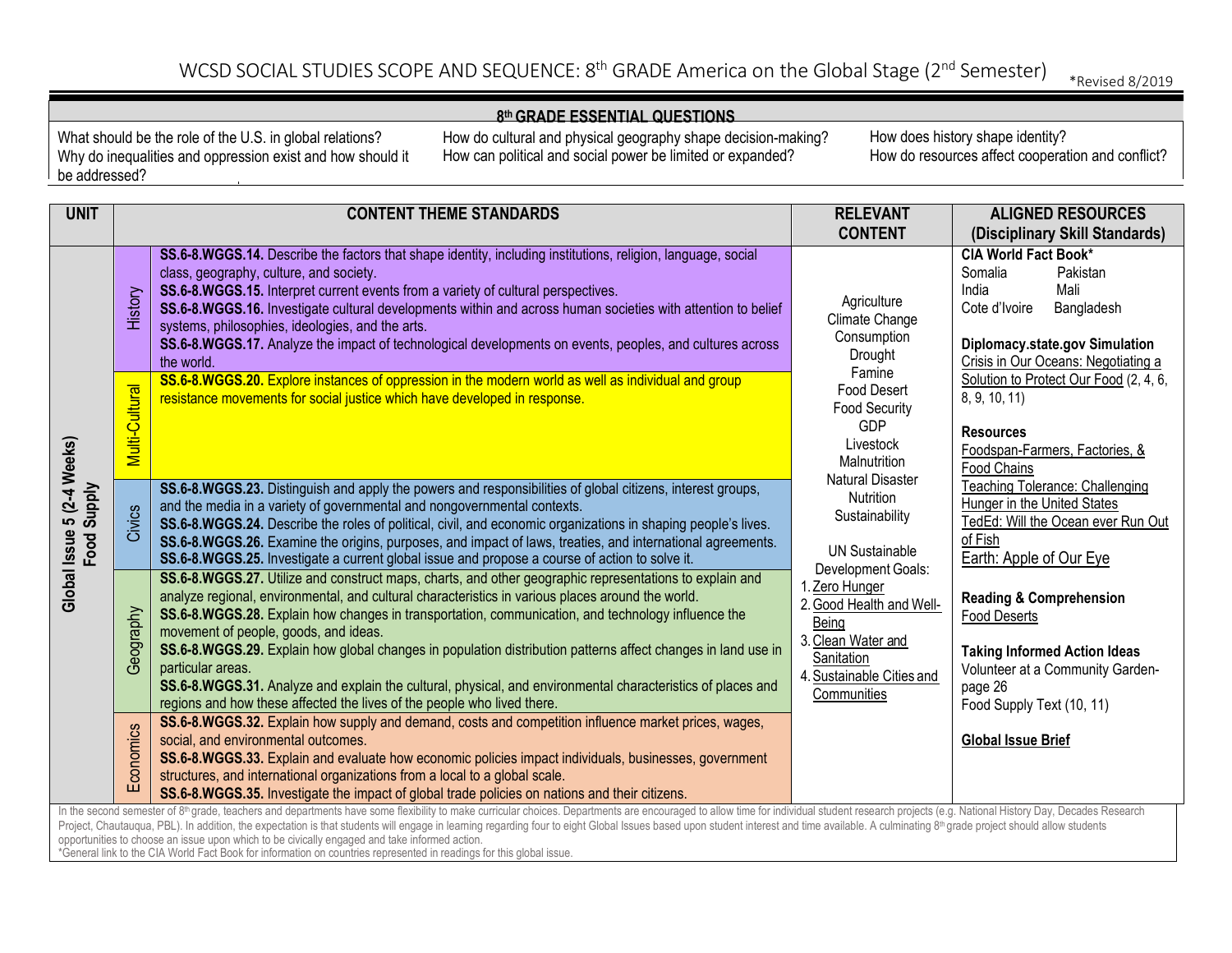#### **8th GRADE ESSENTIAL QUESTIONS**

What should be the role of the U.S. in global relations? Why do inequalities and oppression exist and how should it be addressed?

How do cultural and physical geography shape decision-making? How can political and social power be limited or expanded?

| <b>UNIT</b>                                                                                                                                                                                                                                                                                                                                                                                                                                                                                                                                                                                                                                                                                                                  |                       | <b>CONTENT THEME STANDARDS</b>                                                                                                                                                                                                                                                                                                                                                                                                                                                                                                                        | <b>RELEVANT CONTENT</b>                                                                                                                                                                                                                                                   | <b>ALIGNED RESOURCES</b><br>(Disciplinary Skill Standards)                                                                                                                                                                   |  |
|------------------------------------------------------------------------------------------------------------------------------------------------------------------------------------------------------------------------------------------------------------------------------------------------------------------------------------------------------------------------------------------------------------------------------------------------------------------------------------------------------------------------------------------------------------------------------------------------------------------------------------------------------------------------------------------------------------------------------|-----------------------|-------------------------------------------------------------------------------------------------------------------------------------------------------------------------------------------------------------------------------------------------------------------------------------------------------------------------------------------------------------------------------------------------------------------------------------------------------------------------------------------------------------------------------------------------------|---------------------------------------------------------------------------------------------------------------------------------------------------------------------------------------------------------------------------------------------------------------------------|------------------------------------------------------------------------------------------------------------------------------------------------------------------------------------------------------------------------------|--|
|                                                                                                                                                                                                                                                                                                                                                                                                                                                                                                                                                                                                                                                                                                                              | History               | SS.6-8.WGGS.15. Interpret current events from a variety of cultural perspectives.<br>SS.6-8.WGGS.16. Investigate cultural developments within and across human societies with attention to belief<br>systems, philosophies, ideologies, and the arts.<br>SS.6-8.WGGS.17. Analyze the impact of technological developments on events, peoples, and cultures across<br>the world.                                                                                                                                                                       | Chronic                                                                                                                                                                                                                                                                   | <b>CIA World Fact Book*</b><br>Nigeria<br><b>Burkina Faso</b><br>Sierra Leone<br>Romania<br>Italy                                                                                                                            |  |
| Global Issue 6 (2-4 Weeks)<br>Health                                                                                                                                                                                                                                                                                                                                                                                                                                                                                                                                                                                                                                                                                         | <b>Multi-Cultural</b> | SS.6-8.WGGS.22. Discuss the contributions of racially and ethnically diverse leaders to the advancement of<br>communities and nations around the world.                                                                                                                                                                                                                                                                                                                                                                                               | Epidemic<br>GDP per capita<br>Hereditary<br>Hygiene<br>Life-expectancy<br>Pandemic<br>Poverty<br>Sanitation<br>Vaccine<br>Virus<br><b>UN Sustainable</b><br>Development Goals:<br>1. Zero Hunger<br>2. Good Health and Well-<br>Being<br>3. Clean Water and<br>Sanitation | Ukraine<br><b>Inquiry Lesson</b><br>How is Availability of Clean Water<br>a Global Problem?                                                                                                                                  |  |
|                                                                                                                                                                                                                                                                                                                                                                                                                                                                                                                                                                                                                                                                                                                              | Civics                | SS.6-8.WGGS.23. Distinguish and apply the powers and responsibilities of global citizens, interest groups,<br>and the media in a variety of governmental and nongovernmental contexts.<br>SS.6-8.WGGS.24. Describe the roles of political, civil, and economic organizations in shaping people's lives.<br>SS.6-8.WGGS.25. Investigate a current global issue and propose a course of action to solve it.                                                                                                                                             |                                                                                                                                                                                                                                                                           | Diplomacy.state.gov Simulation<br>HIV/ AIDS Crisis (2, 4, 6, 8, 9, 10,<br>11)                                                                                                                                                |  |
|                                                                                                                                                                                                                                                                                                                                                                                                                                                                                                                                                                                                                                                                                                                              | Geography             | SS.6-8.WGGS.27. Utilize and construct maps, charts, and other geographic representations to explain and<br>analyze regional, environmental, and cultural characteristics in various places around the world.<br>SS.6-8.WGGS.28. Explain how changes in transportation, communication, and technology influence the<br>movement of people, goods, and ideas.<br>SS.6-8.WGGS.31. Analyze and explain the cultural, physical, and environmental characteristics of places and<br>regions and how these affected the lives of the people who lived there. |                                                                                                                                                                                                                                                                           | <b>Resources</b><br>PBS: Global Health<br>TedEd: When is Water Safe to<br><b>Drink</b><br><b>Unfair Race</b>                                                                                                                 |  |
|                                                                                                                                                                                                                                                                                                                                                                                                                                                                                                                                                                                                                                                                                                                              | Economics             | SS.6-8.WGGS.33. Explain and evaluate how economic policies impact individuals, businesses, government<br>structures, and international organizations from a local to a global scale.<br>SS.6-8.WGGS.35. Investigate the impact of global trade policies on nations and their citizens.                                                                                                                                                                                                                                                                |                                                                                                                                                                                                                                                                           | <b>Reading &amp; Comprehension</b><br><b>Sugary Drinks</b><br><b>World Population Lesson</b><br>Almighty Aquifers (8, 9, 10)<br><b>Taking Informed Action Ideas</b><br>Put on a Health Fair- page 26<br>Health Text (10, 11) |  |
| <b>Global Issue Brief</b><br>In the second semester of 8 <sup>th</sup> grade, teachers and departments have some flexibility to make curricular choices. Departments are encouraged to allow time for individual student research projects (e.g. National History Day<br>Project, Chautauqua, PBL). In addition, the expectation is that students will engage in learning regarding four to eight Global Issues based upon student interest and time available. A culminating 8 <sup>th</sup> grade project shoul<br>to choose an issue upon which to be civically engaged and take informed action.<br>*General link to the CIA World Fact Book for information on countries represented in readings for this global issue. |                       |                                                                                                                                                                                                                                                                                                                                                                                                                                                                                                                                                       |                                                                                                                                                                                                                                                                           |                                                                                                                                                                                                                              |  |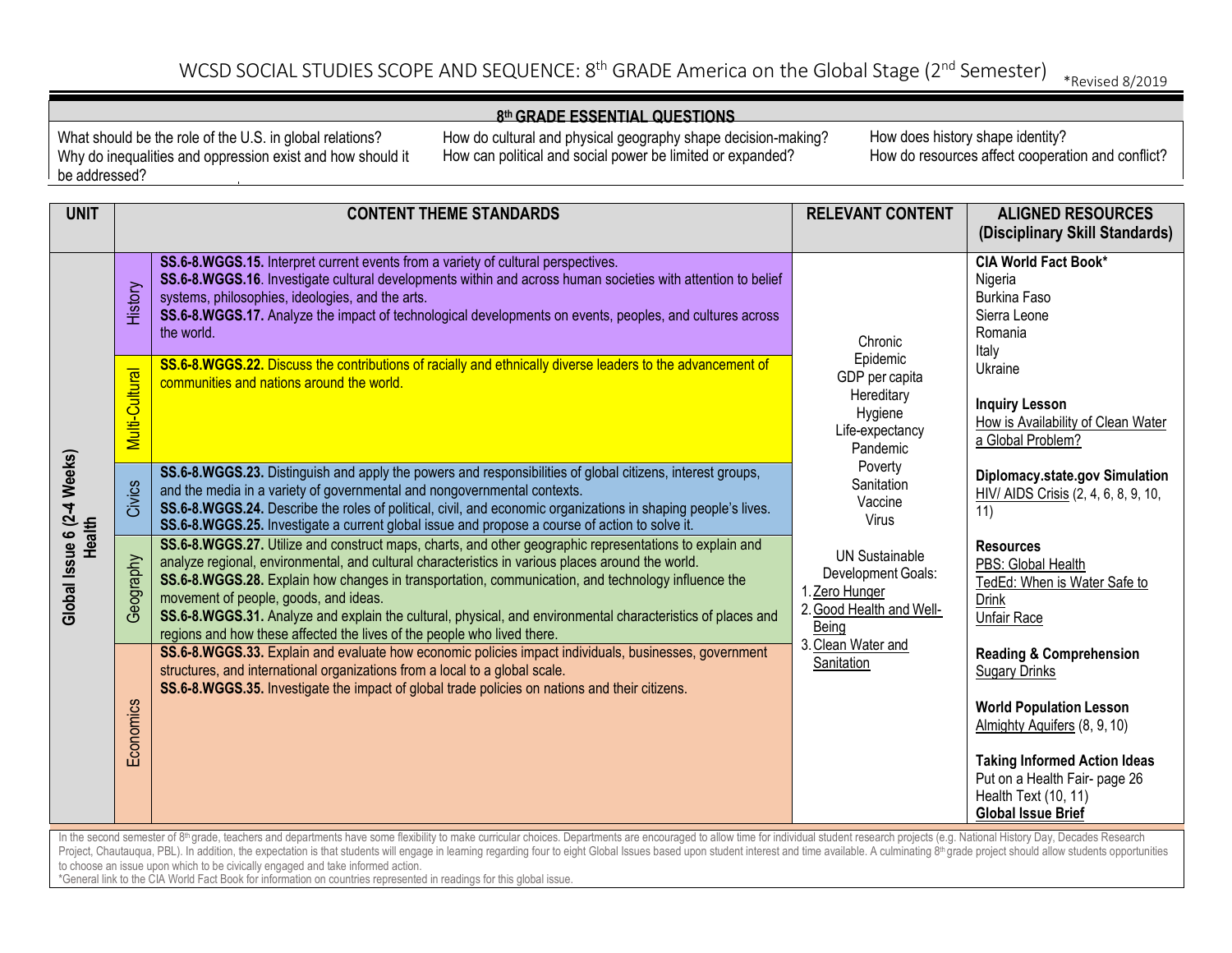| <b>UNIT</b>                                    | <b>CONTENT THEME STANDARDS</b> |                                                                                                                                                                                                                                                                                                                                                                                                                                                                                                                                                                            | <b>RELEVANT CONTENT</b>                                                                                          | <b>ALIGNED RESOURCES</b><br>(Disciplinary Skill Standards)                                                                                                                                               |
|------------------------------------------------|--------------------------------|----------------------------------------------------------------------------------------------------------------------------------------------------------------------------------------------------------------------------------------------------------------------------------------------------------------------------------------------------------------------------------------------------------------------------------------------------------------------------------------------------------------------------------------------------------------------------|------------------------------------------------------------------------------------------------------------------|----------------------------------------------------------------------------------------------------------------------------------------------------------------------------------------------------------|
|                                                | History                        | SS.6-8.WGGS.15. Interpret current events from a variety of cultural perspectives.<br>SS.6-8.WGGS.17. Analyze the impact of technological developments on events, peoples, and<br>cultures across the world.<br>SS.6-8.WGGS.18. Investigate Nevada's role in the world using the five themes of geography: place,<br>location, human environment interaction, movement, and region.                                                                                                                                                                                         |                                                                                                                  | <b>CIA World Fact Book*</b><br><b>Brazil</b><br>Russia<br>Argentina<br>Saudi Arabia<br>Qatar & Bahrain                                                                                                   |
|                                                | Multi-Cultural                 | SS.6-8.WGGS.22. Discuss the contributions of racially and ethnically diverse leaders to the<br>advancement of communities and nations around the world.                                                                                                                                                                                                                                                                                                                                                                                                                    | <b>Biofuel</b><br>Conservation<br>Diversify<br>Emissions<br>Fossil fuel<br>Geothermal                            | Diplomacy.state.gov Simulation<br><b>Freshwater Crisis: Energy Security and</b><br>Economic Growth (2, 4, 6, 8, 9, 10, 11)<br><b>Resources</b>                                                           |
| Global Issue 7 (2-4 Weeks)<br>Energy Resources | Civics                         | SS.6-8.WGGS.23. Distinguish and apply the powers and responsibilities of global citizens, interest<br>groups, and the media in a variety of governmental and nongovernmental contexts.<br>SS.6-8.WGGS.24. Describe the roles of political, civil, and economic organizations in shaping<br>people's lives<br>SS.6-8.WGGS.25. Investigate a current global issue and propose a course of action to solve it.                                                                                                                                                                | Hydropower<br>Microbe<br>(Non) Renewable energy<br>Reserves<br>Reservoir                                         | PBS: Exploring Alternative Energy<br>Sources<br>TedEd: How Does Fracking Work<br>TedEd: How to Fly Around the World<br><b>Without Fuel</b>                                                               |
|                                                | Geography                      | SS.6-8.WGGS.27. Utilize and construct maps, charts, and other geographic representations to<br>explain and analyze regional, environmental, and cultural characteristics in various places around the<br>world.<br>SS.6-8.WGGS.28. Explain how changes in transportation, communication, and technology influence<br>the movement of people, goods, and ideas.<br>SS.6-8.WGGS.30. Explain how the relationship between the environmental characteristics of places<br>and production of goods influences the spatial patterns of world trade.                              | Revenue<br><b>UN Sustainable</b><br>Development Goals:<br>1. Affordable and Clean<br>Energy<br>2. Climate Action | <b>Reading &amp; Comprehension</b><br>Living Without Electricity<br><b>World Population Lesson</b><br>The Global Environment (2, 6, 9, 10)                                                               |
|                                                | Economics                      | SS.6-8.WGGS.32. Explain how supply and demand, costs and competition influence market prices,<br>wages, social, and environmental outcomes.<br>SS.6-8.WGGS.33. Explain and evaluate how economic policies impact individuals, businesses,<br>government structures, and international organizations from a local to a global scale.<br>SS.6-8.WGGS.34. Assess the economies of various nations based on trade, resources, labor,<br>monetary systems, and other factors.<br>SS.6-8.WGGS.35. Investigate the impact of global trade policies on nations and their citizens. |                                                                                                                  | <b>Taking Informed Action Ideas</b><br>Go On an Energy Diet- page 26<br>Energy Resources Text (10, 11)<br><b>Global Studies Lesson</b><br>Renewable vs. Nonrenewable Energy<br><b>Global Issue Brief</b> |

In the second semester of 8<sup>th</sup> grade, teachers and departments have some flexibility to make curricular choices. Departments are encouraged to allow time for individual student research projects (e.g. National History Day, Decades Research Project, Chautauqua, PBL). In addition, the expectation is that students will engage in learning regarding four to eight Global Issues based upon student interest and time available. A culminating int 8<sup>th</sup> grade project should allow students opportunities to choose an issue upon which to be civically engaged and take informed action. \*General link to the CIA World Fact Book for information on countries represented in readings for this global issue.